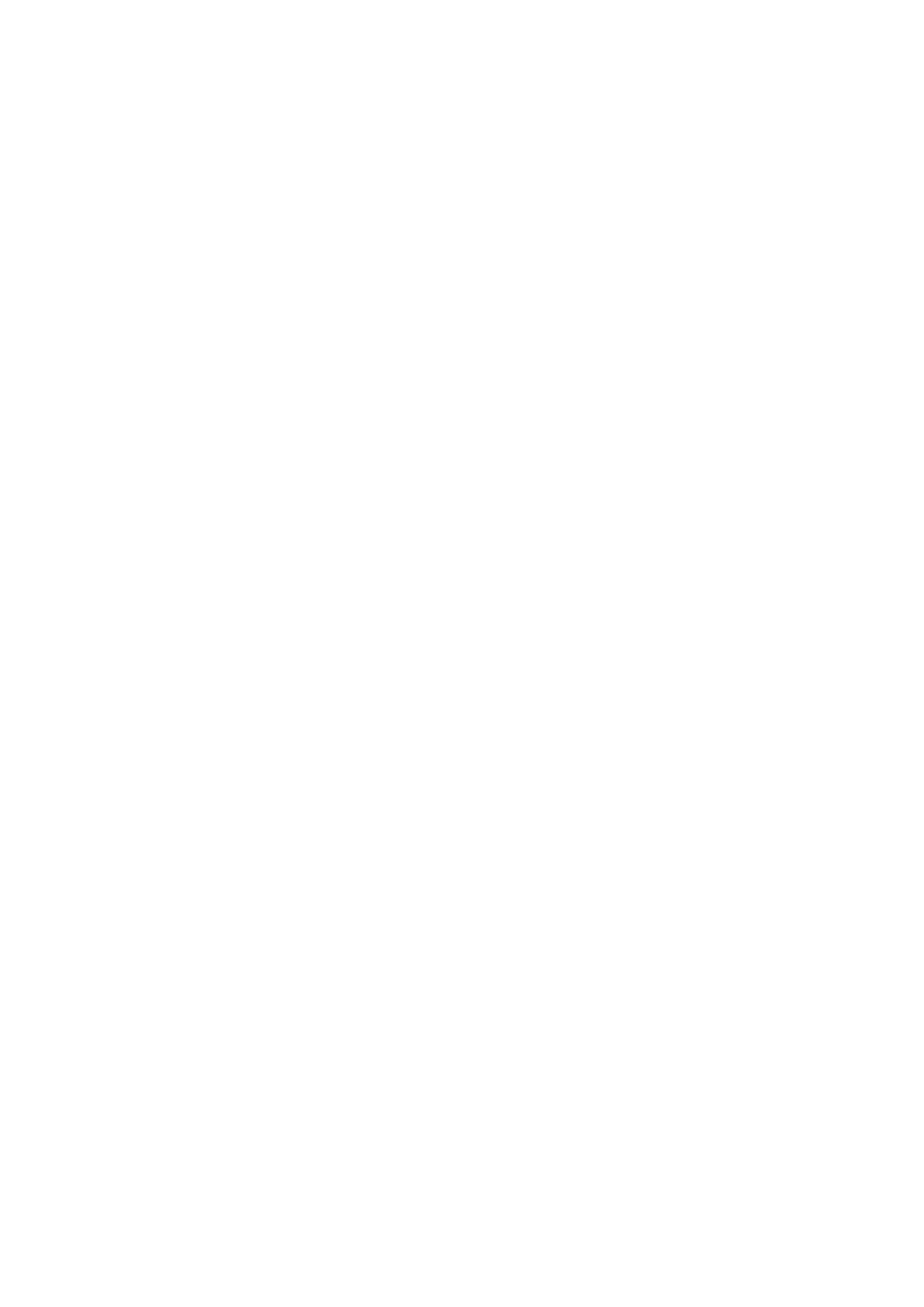# **Introduction**

The Armed Forces (Special Powers) Act, 1958 (AFSPA) a law operative in "disturbed areas", including large parts of the Northeast region of India and Jammu Kashmir, has facilitated grave human rights abuses, including extrajudicial execution, "disappearance", rape and torture by bestowing sweeping powers on the armed forces in these areas.<sup>1</sup> The Act violates non-derogable provisions of international human rights law, including the right to life, the right to remedy and the rights to be free from arbitrary deprivation of liberty and from torture and cruel, inhuman or degrading treatment or punishment (ill-treatment) as enshrined in the International Covenant on Civil and Political Rights (ICCPR), to which India is a state party since 1979, and other treaties and standards. Amnesty International welcomes the review of this Act by the Government of India and calls on the Government of India to repeal the AFSPA and ensure that all future legislation is in line with international human rights standards.

The AFSPA empowers security forces to arrest and enter property without warrant and gives the security forces power to shoot to kill in circumstances where members of the security forces are not at imminent risk. It facilitates impunity because no person can start legal action against any members of the armed forces for anything done under the Act, or purported to be done under the Act, without permission of the Central Government.

Amnesty International is concerned about reports of grave human rights abuses perpetrated by armed groups and government forces in areas where the AFSPA is in force. In areas of both Jammu and Kashmir and the Northeast abuses are a feature of daily life. This briefing prepared for a government-convened committee reviewing the Act primarily focuses on reported abuses committed by security forces and facilitated by the AFSPA; however, Amnesty International is also concerned about abuses perpetrated by armed groups. Armed groups in Jammu and Kashmir and the Northeast are responsible for gross human rights abuses, including torture, hostage taking, extortion and killings of civilians. Amnesty International condemns abuses by armed groups and calls on such groups to respect minimum human rights standards

<sup>&</sup>lt;sup>1</sup> The Armed Forces (Special Powers) Act, 1958 is in force in parts of the Northeast. In 1990, a version of the Armed Forces (Special Powers) Act was brought in force in parts of Jammu and Kashmir.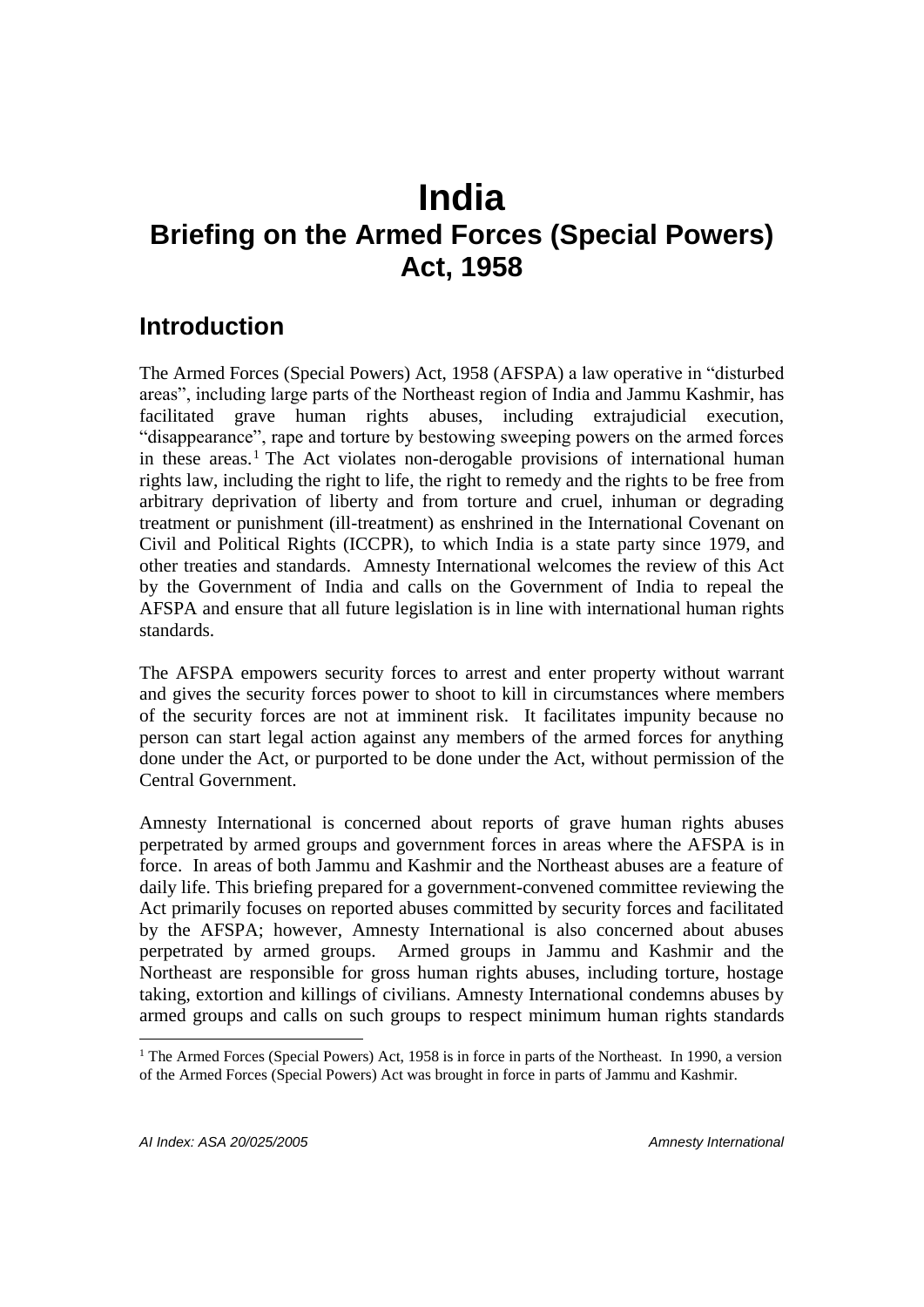and principles of international humanitarian law and to immediately halt killings of civilians, torture, ill-treatment, hostage-taking and other abuses.

States worldwide face the challenge of promoting security without sacrificing human rights (i.e. the minimum standards necessary to protect the safety and integrity of individuals). Amnesty International recognises the duty of all states under international human rights law to protect their populations from violent criminal acts, including those committed by armed groups. However, such measures should be implemented in a framework of protection of all human rights enshrined in the Universal Declaration of Human Rights. In its concluding observations on India in 1997, the Human Rights Committee (HRC) recognized that "terrorist activities in the border states that have caused the death and injury of thousands of innocent people, force the State Party to take measures to protect its population" yet emphasised that "[a]ll measures adopted must be in conformity with the State Party's obligations under the Covenant"<sup>2</sup>

Amnesty International is concerned at the high incidence of custodial deaths, torture, rape, extrajudicial killings and "disappearances" in the Northeast and Jammu and Kashmir in general and those among them which are facilitated by the AFSPA in particular. While some action has been taken in recent years to bring perpetrators of human rights violations in these areas to justice, the organization remains concerned that the AFSPA has enabled many perpetrators to escape punishment.

Amnesty International appreciates the efforts of the Supreme Court of India to limit the excessive powers granted to the military by the AFSPA, in particular by ruling that a declaration under Section 3 of the AFSPA is to be reviewed every six months, strengthening the safeguards for the rights of arrested persons and determining that a list of pre-existing "Do's and Don'ts" are legally binding. However, even with these improvements, the AFSPA falls far short of international standards, including provisions of treaties to which India is a state party.

Amnesty International therefore urges the Government of India to recognize the need to repeal the AFSPA as it did for the Prevention of Terrorism Act (POTA). The United Progressive Alliance which came to power in May 2004 repealed POTA after

<sup>2</sup> Concluding observations of the Human Rights Committee: India, Report of the Human Rights Committee, UN Doc. A/52/40 (1997), paras. 416-450, at para. 419.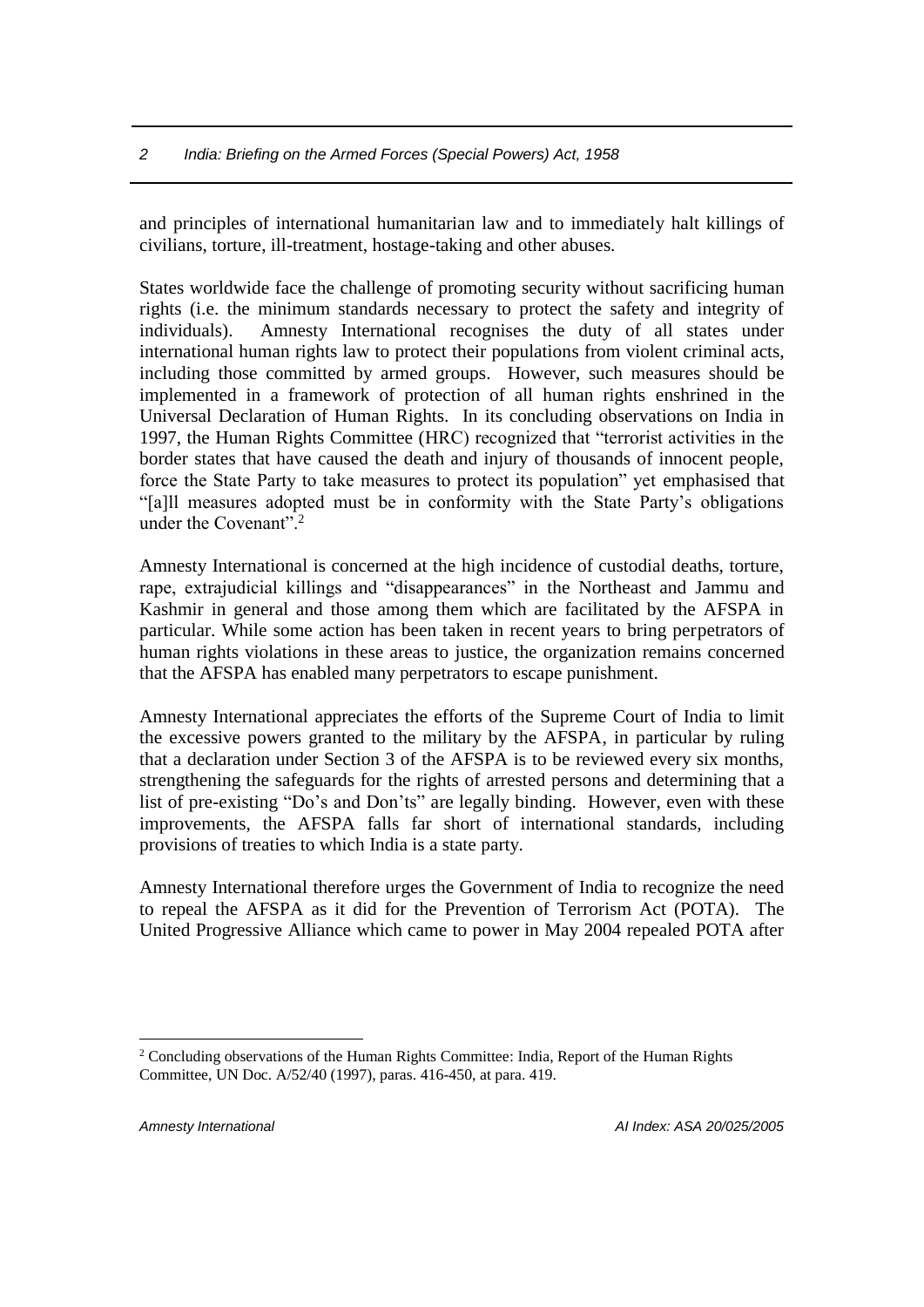recognizing "concerns with the manner in which POTA ha[d] been grossly misused".<sup>3</sup> Similar concerns exist with regard to the AFSPA.

### <span id="page-4-0"></span>**BACKGROUND**

#### <span id="page-4-1"></span>**The AFSPA, 1958**

The AFSPA, 1958 is a law in force in large parts of the Northeast that gives armed forces special powers in a locality declared as "disturbed areas".<sup>4</sup> It was originally introduced in the Northeast region of India including the state of Assam and the Union Territory of Manipur in response to armed political activity in that region. The Act was to remain in force for one year. Tensions in that region originated in demands for self-determination by the Naga people in the post independence period which led to an armed struggle. The AFSPA has its roots in British colonial legislation dating back to the mid-19th century. More directly, it was based on a British colonial ordinance, called the Armed Forces (Special Powers) Ordinance promulgated in 1942 to assist in suppressing the "Quit India Movement", a phase in the movement for Indian independence. The AFSPA itself began as the Armed Forces (Assam and Manipur) Special Powers Ordinance, 1958 that came into force in May 1958, and was passed by parliament in September. In 1972, the AFSPA was amended to confer the power to declare an area "disturbed" on the Union government, specifically the Governor who is appointed by the President and represents the Union in states. This power was previously vested in the state government. The amendment also extended the AFSPA to other states in the Northeast.<sup>5</sup> A version of the same law was introduced in Jammu and Kashmir in December 1990 and six districts in the Kashmir Division and two districts in the Jammu Division were declared "disturbed areas". The term "armed forces" refers to both armed and paramilitary forces operating in "disturbed areas", such as the Border Security Force (BSF), Assam Rifles, Rashtriya Rifles, Sikh Regiment, National Security Guards (NSG), and others.

State and army officials consider the Act necessary to protect the state against what are known as internal disturbances, uphold the "integrity of the nation", fight

<sup>3</sup> *Common Minimum Programme of the United Progressive Alliance*. May 2004. The misuse of POTA was recognized in the United Progressive Alliance's Common Minimum Programme; the terrorism prevention act was repealed in late 2004.

<sup>&</sup>lt;sup>4</sup> The full Act can be found in Appendix 1.

<sup>5</sup> Following the 1972 amendment, the Act extended to the States of Assam, Manipur, Meghalaya, Nagaland and Tripura and the Union Territories of Arunachal Pradesh.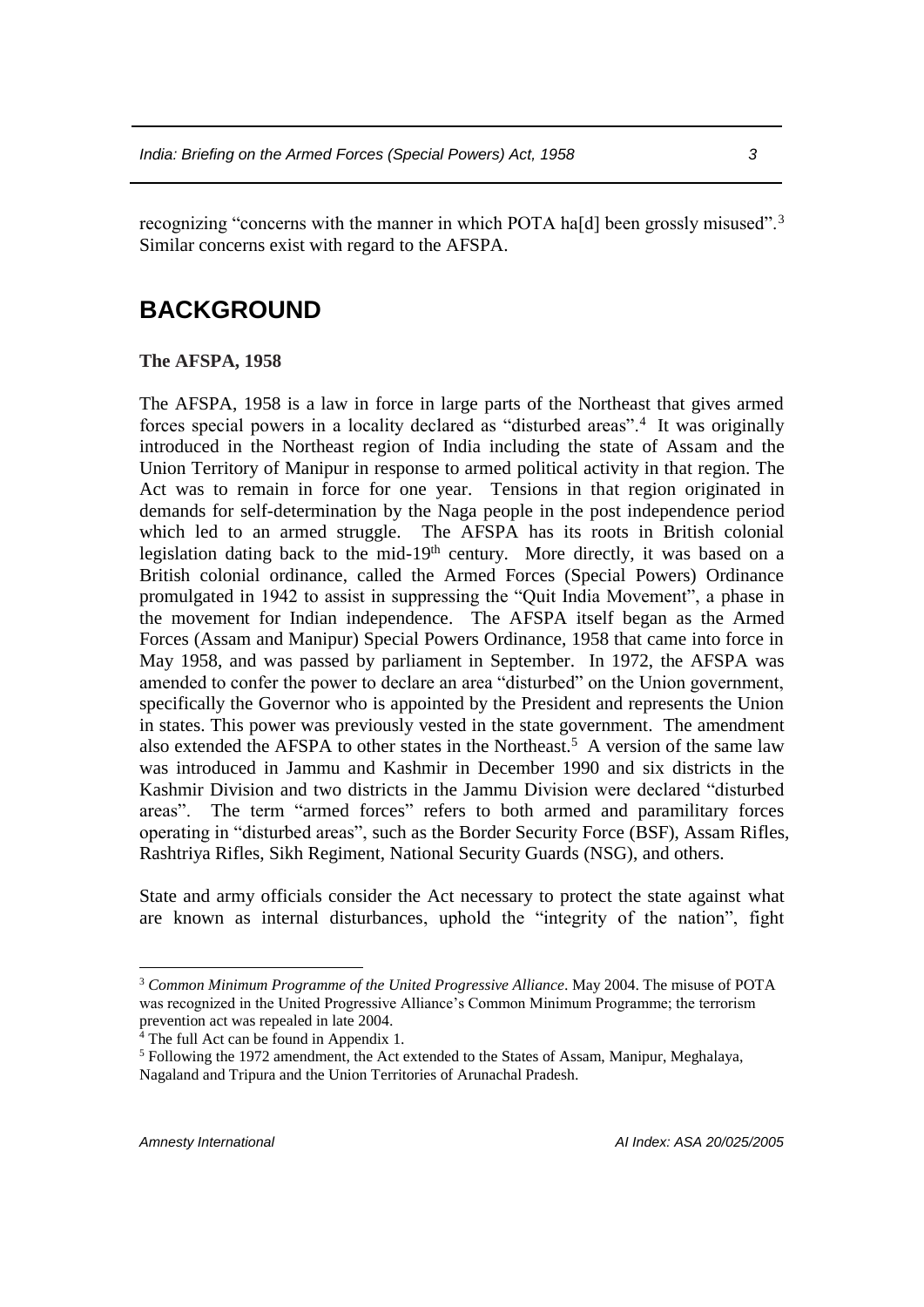"terrorism and insurgency" and protect "sensitive border areas". <sup>6</sup> On 3 January 2005, General Officer Commanding in Chief (Eastern Region) Lt. General Arvind Sharma reiterated that the AFSPA is "absolutely essential" to tackle insurgency in the country "…without the AFSPA, the Army will not be able to function in insurgency situations...".<sup>7</sup> Army officials also cite the need to protect the morale and integrity of the army as reason not to scrutinize allegations against army personnel.

For decades, human rights groups and women's organizations in the Northeast have expressed opposition to human rights abuses in the region and to the AFSPA. In the late 1990s, an India-wide campaign was initiated in opposition to this Act, and mobilised support for its repeal.<sup>8</sup> Activism aimed at the repeal of the Act was reinvigorated following the alleged sexual assault and death in custody of a woman named Thangjam Manorama in Imphal, Manipur, India in July 2004. A group of 32 civil society organizations based in Manipur formed a coalition called the Apunba Lup to protest abuses under the AFSPA and call for its repeal. Members of Apunba Lup publicly protested for months following Thangjam Manorama's death. Others from the Northeast have expressed their opposition to the AFSPA through more extreme protests such as self-immolation, a fast until death or naked protests.<sup>9</sup> In response to protests in Manipur, the Act was withdrawn from the Greater Municipal District of Imphal. Human rights activists and academics from across India have also called for the total repeal of the AFSPA, raising concerns that the Act violates basic rights and international human rights and humanitarian law. They have recorded serious human rights abuses and charge that there was inadequate debate in Parliament when the Act was initially introduced.<sup>10</sup> Activists from Jammu and

<sup>6</sup> *Naga People's Movement of Human Rights v Union of India* [1997] ICHRL 117 (27 November 1997); Presentation by Lt. General V.K. Nayar, Former Governor Manipur, at People's Tribunal on The Armed Forces Special Powers Act, 1958. New Delhi, 19 February 2005; *The Economic Times* "Army opposes review of special powers, says Act is essential", January 2005.

<sup>7</sup> *Economic Times,* 4 January 2005 in *The AFSPA: Lawless Law Enforcement According to Law?* Asian Centre for Human Rights. 21 January 2005.

<sup>8</sup> See India: Official sanction for killings in Manipur. AI Index: ASA 20/014/1997. The campaign was known as the "National Campaign Committee Against Militarization and Repeal of Armed Forces (Special Powers) Act".

<sup>&</sup>lt;sup>9</sup> A woman named Irom Sharmila began a fast until death on 2 November 2000 after an Assam Rifles unit killed 10 people just outside Imphal. She was arrested on the charge of attempted suicide and as of February 2005 was being forcibly fed. On 15 August 2004, Chittaranjan Mangang, a Manipur Students Federation (MSF) advisor attempted to self immolate and later died. In July 2004, women protested naked against the alleged rape, torture and murder of Thangjam Manoramma by paramilitary soldiers during a demonstration outside the Assam Rifles base in Imphal, Manipur.

<sup>&</sup>lt;sup>10</sup> See *The AFSPA: Lawless Law Enforcement According to Law?* Asian Centre for Human Rights. 21 January 2005, *Why the AFSPA Must Go: A Fact Finding Report*. Committee for the Repeal of the Armed Forces (Special) Powers Act. February 2005, *Combat Law: License to Kill Armed Forces*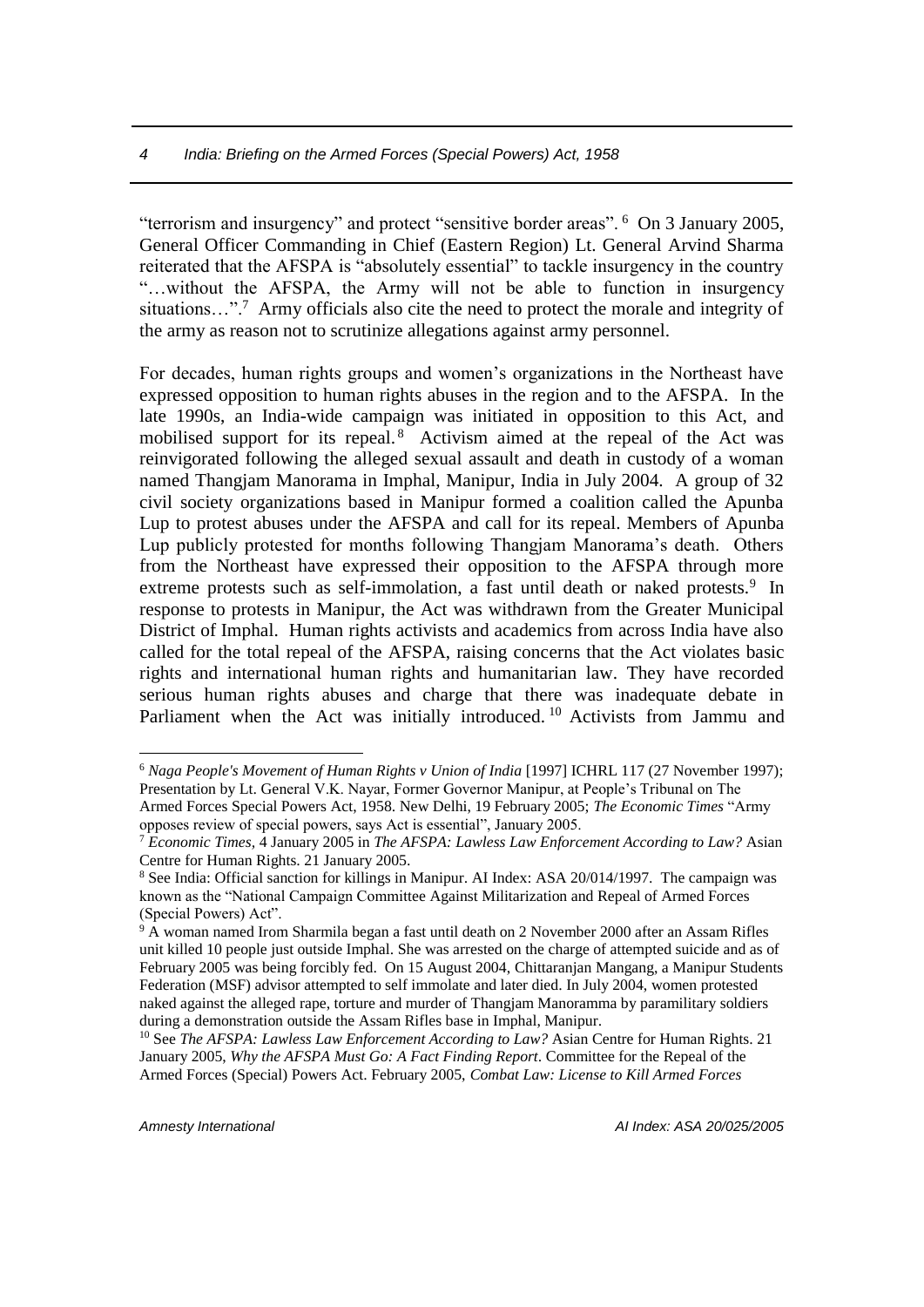Kashmir reporting human rights violations to Amnesty International have consistently expressed concern about this Act.

Judicial review of the Act was slow. In November 1997, the Supreme Court upheld the constitutional validity of the Act after hearing petitions challenging it filed in 1980, 1982, 1984, 1985 and 1991.<sup>11</sup> The court ruled that the powers given to the army were not "arbitrary" or "unreasonable" <sup>12</sup> and concluded that they did not violate the contested provisions of the Indian Constitution.<sup>13</sup> It further ruled that the declaration of an area as "disturbed" should be reviewed every six months.<sup>14</sup> With respect to the "prosecution, suit or other legal proceeding" of army personnel subject to "sanction" (i.e. government permission) the Court ruled: "We are of the view that since the order of the central government refusing or granting the sanction… is subject to judicial review, the central government shall pass an order giving reasons".<sup>15</sup> The court also ruled that safeguards in the form of a list of "Dos & Don'ts" for security forces are legally binding.<sup>16</sup>

Some human rights groups, journalists and activists harshly criticized the judgment as a "shocking ruling".<sup>17</sup> They said the judgment provided insufficient limits on the abuse of power where the law is in force and echoed concerns that the law supplants local power, suspends people's rights and protects the guilty. Following the 1997 judgment, the National Human Rights Commission (NHRC) recommended that "the concerned Ministries issue carefully formulated guidelines to all concerned personnel of the armed forces and para-military forces, based on the orders of the Supreme Court". 18

Amnesty International has not received timely responses to requests for access to undertake research in India, and access to parts of the Northeast is restricted even for

1

*<sup>(</sup>Special Powers) Act.* Vol. 2 Issue I. April – May 2003, *People's Tribunal on The Armed Forces (Special Powers) Act, 1958.* Human Rights Law Network – Tribunal Secretariat. Publication forthcoming.

<sup>&</sup>lt;sup>11</sup> See India: If They Are Dead Tell Us. "Disappearances" in Jammu and Kashmir. 02/03/1999, AI Index: ASA 20/002/1999.

<sup>12</sup> *Ibid*., para. 36.

<sup>&</sup>lt;sup>13</sup> *Ibid.*, para. 74. In paragraph 36 of the judgment, the Supreme Court also ruled that the powers given to the army deployed in a state in "aid of the civil power" were not intended to supplant or substitute the state powers.

<sup>14</sup> *Ibid.,* para*.* 38.

<sup>15</sup> *Ibid*., para. 74.

<sup>16</sup> *Ibid*.

<sup>17</sup> In *India: If They Are Dead Tell Us. "Disappearances" in Jammu and Kashmir.* 02/03/1999. Amnesty International – ASA 20/002/1999.

<sup>18</sup> *National Human Rights Commission Annual Report 1997-98.*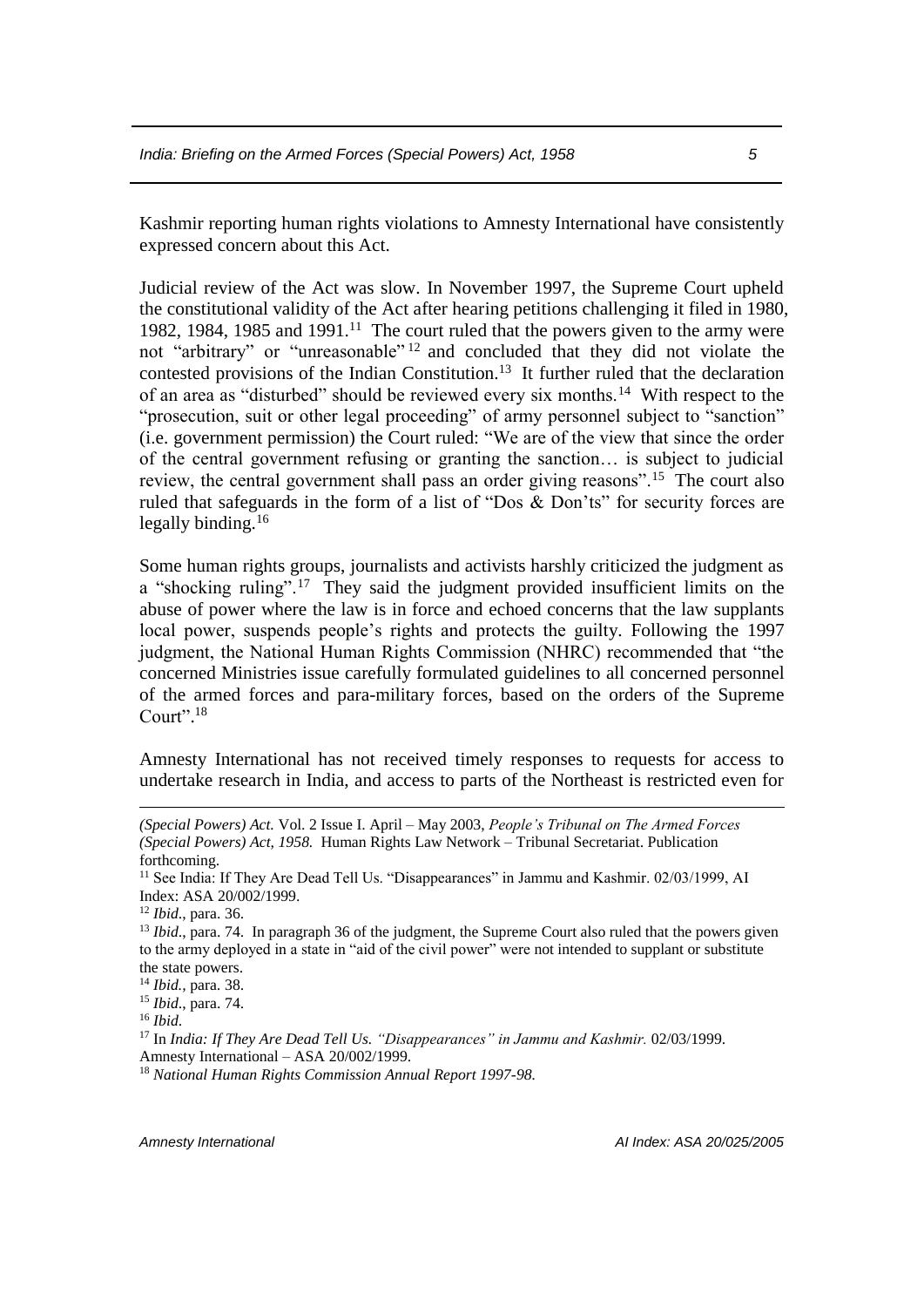Indian citizens through the Restrictive Areas Permit Act. In the context of restricted access to information, the incidents of abuse documented in this report are those for which Amnesty International has been able to obtain strong documentary evidence and/or are based on the accounts of credible local sources.

#### **The Review Committee**

After months of protests and *bandhs* (strikes) in the state of Manipur calling for repeal of the AFSPA, the Prime Minister of India, Manmohan Singh, visited Manipur in November 2004. A day before the visit, his government appointed a five member committee to review the AFSPA. The Prime Minister promised that the "government would consider replacing the Act with a more 'humane' law that would seek to address the concerns of national security as well as rights of citizens".<sup>19</sup>

The Review Committee has since "called for representations on whether it should recommend to the Government of India to: i.) amend the provisions of the Act to bring them in consonance with the obligations of the Government towards protection of Human Rights, or ii.) replace the Act by a more humane legislation".<sup>20</sup> The committee has held hearings, including in the Northeast, and has invited comments from individuals, organizations, institutions and all non-governmental organizations.<sup>21</sup> A number of groups calling for repeal of the Act have rejected the Review Committee and refused to participate in the process because of its limited mandate of amending or replacing – not repealing – the Act.

Amnesty International - with this briefing - wishes to contribute to the discussion. It favours the repeal of the AFSPA on the grounds that, both in word and in deed, the Act has violated India's human rights obligation and facilitated the violation of human rights, as well as enabled impunity for perpetrators. In the past, Amnesty International has called for the review or repeal of the Act and its various sections.<sup>22</sup>

<sup>&</sup>lt;sup>19</sup> "Former SC judge to head AFSPA review committee", *Outlook* 19 November 2004. Also according to *Outlook,* the committee is headed by Justice BP Reddy a retired Supreme Court judge and comprised of SB Nakade, a jurist, Dr. Shrivastra, former Special Secretary in the Home Ministry, Lieutenant General NR Raghavan, former Director General Military Operations in the Army and Sanjay Hazarika, a journalist.

 $20$  The Hindu, 10 December 2004.

<sup>21</sup> The Hindu, 10 December 2004.

<sup>22</sup> See *India: Call or repeal or review of the Armed Forces Special Powers Act, 1958.* Amnesty International Index number: ASA 20/090/2004, 11 August 2004 and *India: Official sanction for killings in Manipur*, AI Index: ASA 20/014/1997, 1 April 1997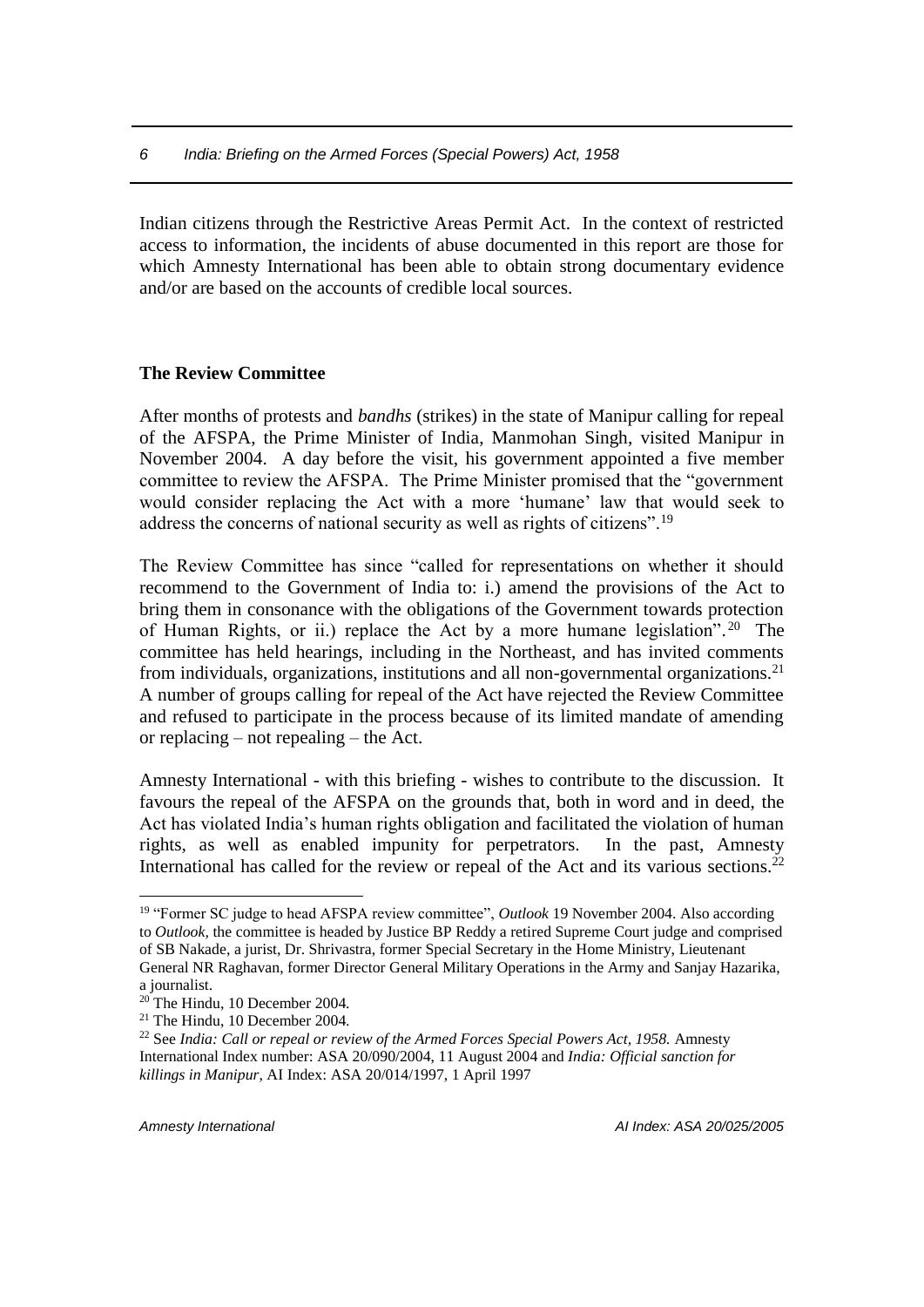The organization is supporting Indian civil society and now calling for repeal given that the main provisions violate international human rights law and have facilitated grave human rights violations. Amnesty International also calls on the Government of India to ensure that any future legislation complies fully with international human rights and humanitarian law treaties to which India is a state party, especially the ICCPR and the four Geneva Conventions, as well as taking into account more detailed standards including the UN Code of Conduct for Law Enforcement Officials, the UN Principles for the Prevention of Extra-Legal, Arbitrary and Summary Executions and the UN Declaration on the Protection of All Persons from Enforced Disappearances.

# <span id="page-8-0"></span>**VIOLATION OF INTERNATIONAL HUMAN RIGHTS LAW**

Amnesty International considers the AFSPA and the equivalent Act in Jammu and Kashmir to amount to *de facto* derogation from the non-derogable rights provided for in the ICCPR. Amnesty International is concerned that the AFSPA violates international human rights law, specifically the right to life, the right to liberty and security of the person and the right to remedy. In addition, it enables violation of the right to be free of torture or ill-treatment as enshrined in the ICCPR.

The organization has received reports of human rights abuses in the states of Jammu and Kashmir and the Northeast. These are areas stricken with armed conflict. While Amnesty International has received reports of human rights violations facilitated by the AFSPA in various states in the Northeast, the cases documented in this report are primarily from the state of Manipur where armed opposition has been particularly active since the 1950s.

Since 1990 when the Jammu and Kashmir State Assembly dissolved, the state experienced confrontation with armed groups. Central rule was imposed and the military and paramilitary were called in to assist the state government. In the following years, armed struggle ensued and there has been a heavy toll of lives lost, about which reliable figures are impossible to obtain.

In the Northeast region of India, insecurity prevails due to the internal armed conflicts, which have been raging for decades. There are "a myriad of local insurgencies, tribal and ethnic clashes, irredentist claims and problems associated with illegal immigration – all fuelled by narcotics trafficking, the proliferation of small arms and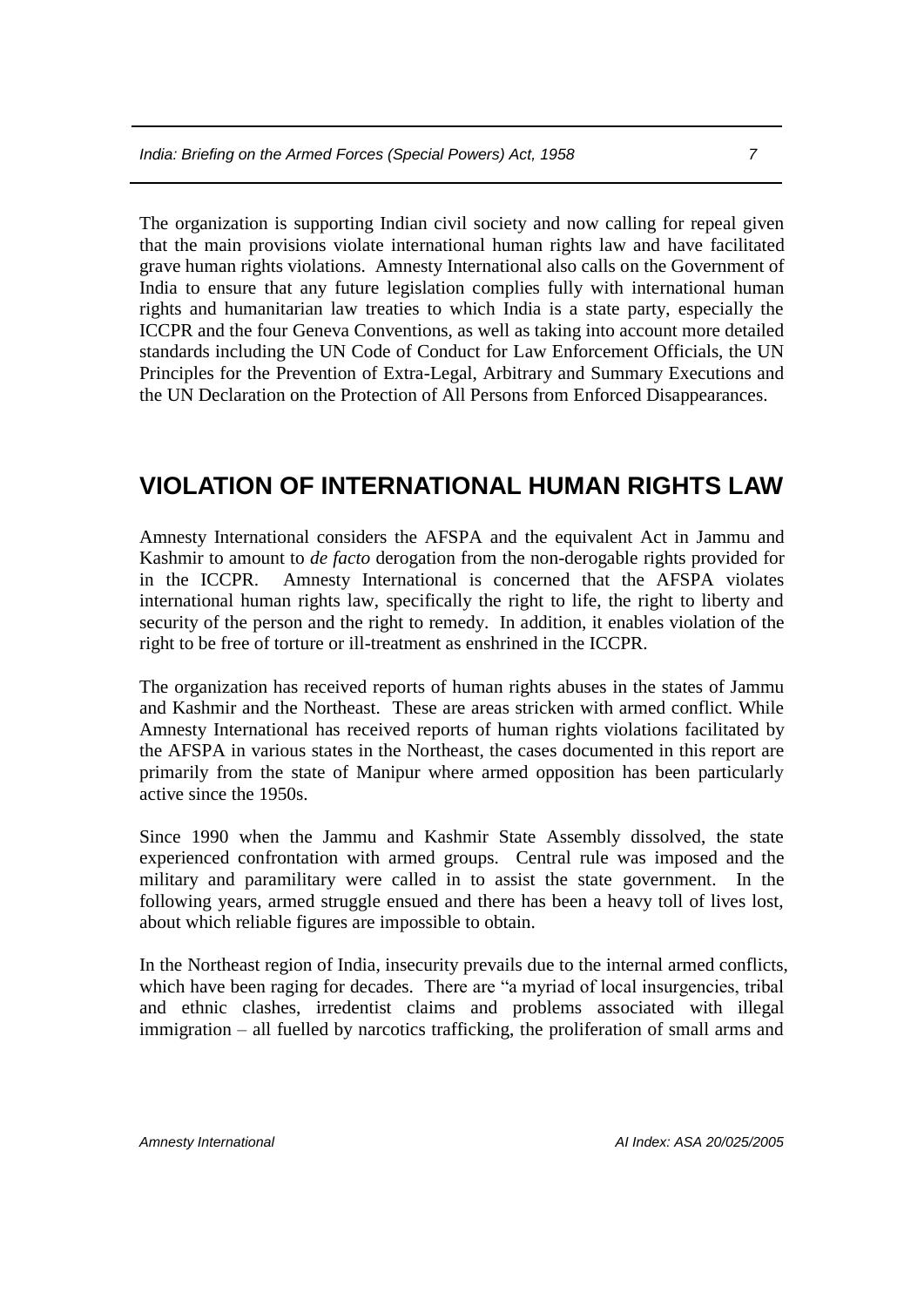light weapons, and kidnapping and extortion".<sup>23</sup> In Manipur, what began as a movement for self-determination for the Naga people is today far more complex. Other tribal and non-tribal communities have become engaged in the conflicts and a faction-ridden armed opposition has emerged, organised on the basis of community affiliations and demands for greater autonomy and self-determination. The troubled political history of Manipur has been perpetuated by a multitude of factors including anger at economic under-development, drug-smuggling and corruption. Human rights abuses are a feature of daily life in Manipur. This has taken a heavy toll. The Chief Minister of Manipur, Ibobi Singh, reportedly said that "since 1980 when Manipur became a disturbed area over 8,000 innocent people and 12,000 members of armed opposition groups and security forces have lost their lives".<sup>24</sup>

In these areas, the AFSPA as well as other state and national security laws are in force giving security forces wide-ranging powers and facilitating human rights abuses. In response to India's third (and most recent) periodic report in July 1997, the UN Human Rights Committee remained "concerned at the continued reliance on special powers under legislation such as the Armed Forces (Special Powers) Act, the Public Safety Act and the National Security Act in areas declared to be disturbed and at serious human rights violations, in particular with respect to Articles 6, 7, 9, and 14 of the Covenant, committed by security and armed forces acting under these laws as well as by paramilitary and insurgent groups."<sup>25</sup> Abuses in the areas under discussion are also perpetrated by police officials and armed groups.

There is no systematic assessment of human rights violations in the Northeast. However, reports received by Amnesty International suggest a pattern of widespread abuses in the areas under discussion. In late 1997, Amnesty International documented a pattern of human rights violations carried out by police and security forces in the state of Manipur without censure by the authorities in 1995 and 1996.<sup>26</sup> The organization, in November 1998, expressed concerns at reports of rape and sexual abuse of women and children by security forces in the Indian states of Assam and Manipur.<sup>27</sup> Indian human rights groups have documented hundreds of cases of

*<sup>23</sup> India's troubled northeast: insurgency and crime,* IISS Comments,Vol 10 Issue 6, July 2004. See: www.iiss.org/stratcom.

<sup>24</sup> *Sangat Express*, 16 June 2003 in *The AFSPA: Lawless Law Enforcement According to Law?* Asian Centre for Human Rights. 21 January 2005.

<sup>25</sup> CCPR/C/79/Add.81, para 18.

<sup>&</sup>lt;sup>26</sup> See Amnesty International report India: Official Sanction for Killings in Manipur. ASA 20/014/1997. <sup>27</sup> ASA 20/28/98 - 12 November 1998. Public statement - India: Amnesty International campaigns against rape and sexual abuse by members of the security forces in Assam and Manipur. Amnesty International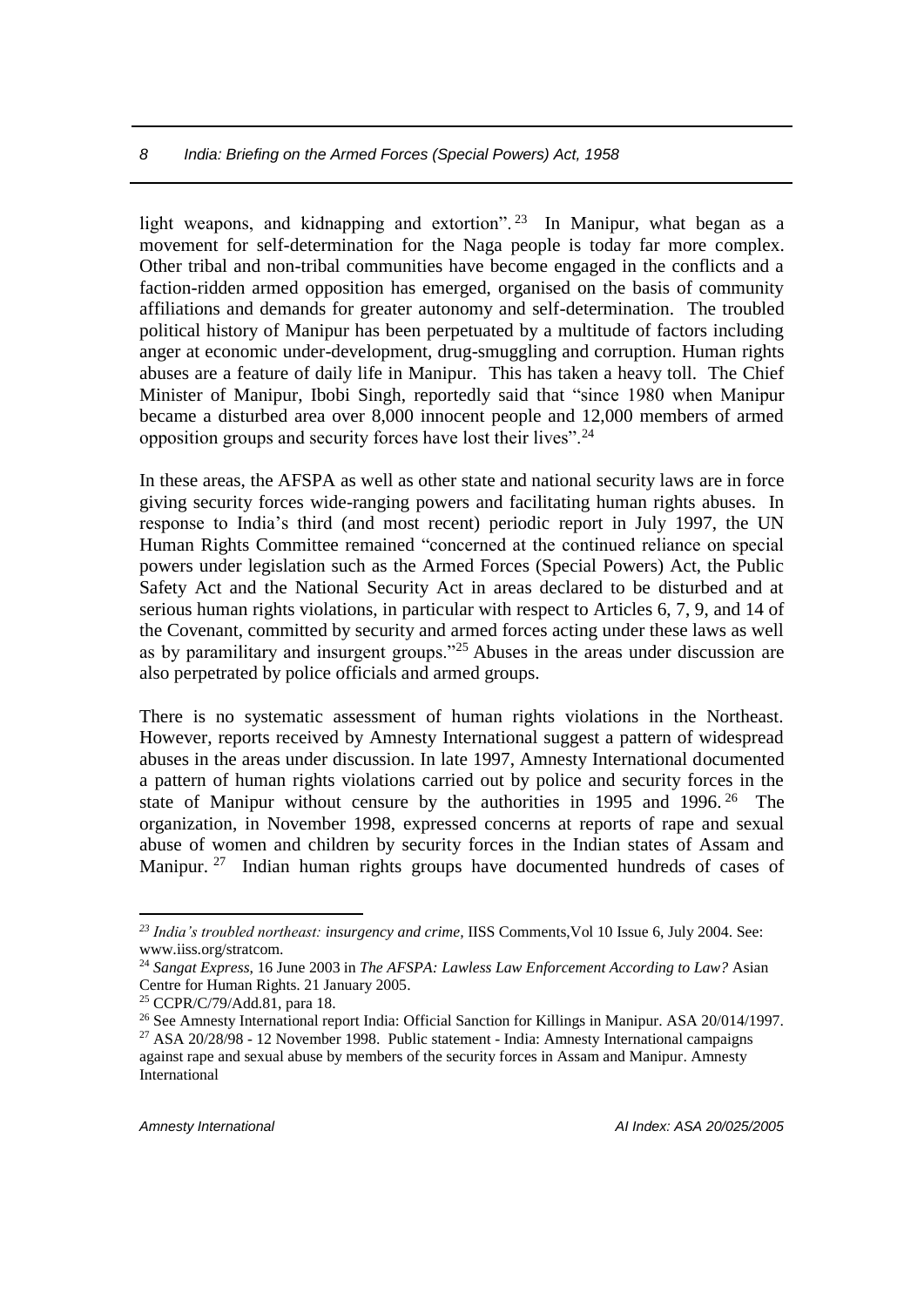violations.<sup>28</sup> Between July 2003 and May 2004, the Asian Centre for Human Rights (ACHR) documented over twenty extrajudicial executions and arbitrary killings in Manipur.<sup>29</sup> In Jammu and Kashmir, some documentation of human rights violations has been conducted by local lawyers and political groups and Amnesty International has monitored and reported on violations in the state for decades highlighting cases of "disappearance", arbitrary killing, and preventative detention.<sup>30</sup>

#### <span id="page-10-0"></span>**Violation of the right to life**

Section 4 of the AFSPA empowers officers (both commissioned and noncommissioned) in a "disturbed area" to "fire upon or otherwise use force, even to the causing of death" not only in cases of self-defence, but against any person contravening laws or orders "prohibiting the assembly of five or more persons".

Article 6 of the ICCPR provides for a non-derogable right to life, encapsulated in the provision that "No one shall be arbitrarily deprived of his life". In its General

<sup>&</sup>lt;sup>28</sup> See *The AFSPA: Lawless Law Enforcement According to Law?* Asian Centre for Human Rights. 21 January 2005; *An Illusion of Justice: Supreme Court Judgement on the Armed Forces Special Powers Act*, People's Union for Democratic Rights May 1998; *Why the AFSPA Must Go: A Fact-Finding Report*, Committee for the Repeal of the Armed Forces (Special) Powers Act. Delhi February 2005; *where 'peacekeepers' have declared war* National Campaign Committee Against Militarisation and Repeal of the Armed Forces (Special Powers) Act. April 1997; Submission to the International Covenant on Civil and Political Rights Human Rights Committee. *Armed Forces (Special Powers) Act, 1958: A Report on Human Rights Violations in North East India* Nandita Haksar, Advocate, Supreme Court of India, New York, March 1991; "ARMED FORCES SPECIAL POWERS ACT - A study in National Security tyranny" South Asia Human Rights Documentation Centre. 22 November 1995. <sup>29</sup> *The AFSPA: Lawless Law Enforcement According to Law?* Asian Centre for Human Rights. 21 January 2005.

<sup>&</sup>lt;sup>30</sup> See 02/12/2003 India: Open Letter to the Chief Minister of Jammu and Kashmir on the failed promises of the Common Minimum Program. AI Index ASA 20/033/2003; 25/11/2002 India: Open Letter to Chief Minister Mufti Mohammed Sayeed. AI Index ASA 20/020/2002; 23/04/2001 India: Impunity must end in Jammu and Kashmir. AI Index ASA 20/023/2001; 30/08/2000 India: Open letter to Chief Minister of Jammu and Kashmir, Dr Farooq Abdullah AI Index ASA 20/042/2000; 15/06/2000 India: A trail of unlawful killings in Jammu and Kashmir: Chithisinghpora and its aftermath ASA 20/024/2000; 16/05/2000 India: Punitive use of preventive detention legislation in Jammu and Kashmir ASA 20/010/2000; 26/04/2000; 02/03/1999 India: 'If they are dead, tell us' - "Disappearances" in Jammu and Kashmir AI Index ASA 20/002/1999; 01/08/1997 India: Appeal to armed opposition groups in Jammu and Kashmir to abide by humanitarian law AI Index ASA 20/038/1997.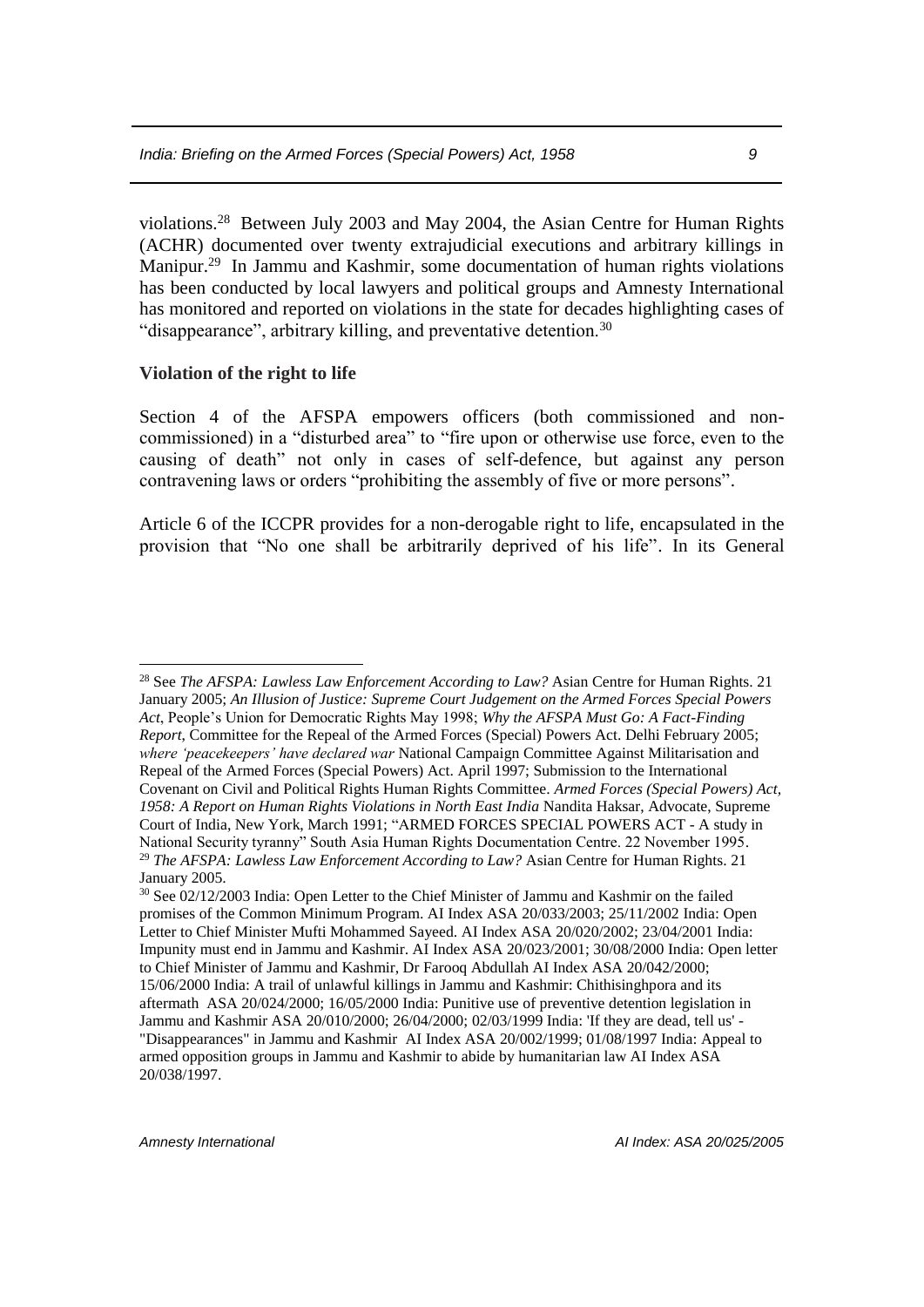Comment on this Article, the Human Rights Committee has stressed that "[i]t is a right which should not be interpreted narrowly".<sup>31</sup> It went on to state:

"*The Committee considers that States parties should take measures not only to prevent and punish deprivation of life by criminal acts, but also to prevent arbitrary killing by their own security forces. The deprivation of life by the authorities of the State is a matter of the utmost gravity. Therefore, the law must strictly control and limit the circumstances in which a person may be deprived of his life by such authorities*."<sup>32</sup>

The United Nations has developed other standards which elaborate upon this provision. For example, Article 3 of the UN Code of Conduct for Law Enforcement Officials, adopted by the General Assembly in 1979, and the UN Basic Principles on the Use of Force and Firearms by Law Enforcement Officials, adopted by the UN Congress on the Prevention of Crime and Treatment of Offenders in 1990.

The core principles require law enforcement officials to:

- "as far as possible, apply non-violent means before resorting to the use of force and firearms. They may use force and firearms only if other means remain ineffective or without any promise of achieving the intended result."<sup>33</sup>
- use firearms only "when a suspected offender offers armed resistance or otherwise jeopardizes the lives of others and less extreme measures are not sufficient to restrain or apprehend the suspected offender."<sup>34</sup>

Amnesty International is concerned that allowing the fatal shooting of persons merely for gathering in groups of five or more clearly constitutes disregard for the fundamental right to life, which under international law cannot be derogated from even in times of emergency.

Indian human rights groups point out the excessive powers this section of the AFSPA bestows upon the armed forces as "under ordinary criminal law the violation of an

<sup>&</sup>lt;sup>31</sup> Human Rights Committee, General Comment No. 6: The right to life, art. 6 (Sixteenth session, 1982), Compilation of General Comments and General Recommendations Adopted by Human Rights

Treaty Bodies, UN Doc. HRI\GEN\1\Rev.1 at 6 (1994, para. 1).

<sup>32</sup> *Ibid*., para. 3.

<sup>&</sup>lt;sup>33</sup> Principle 4 of the UN Basic Principles on the Use of Force and Firearms by Law Enforcement Officials (UN Basic Principles), adopted by the Eighth United Nations Congress on the Prevention of Crime and the Treatment of Offenders, Havana, Cuba, 27 August to 7 September 1990.

<sup>&</sup>lt;sup>34</sup> Code of Conduct for Law Enforcement Officials, adopted by UN General Assembly resolution 34/169 of 17 December 1979, Article 3, Commentary.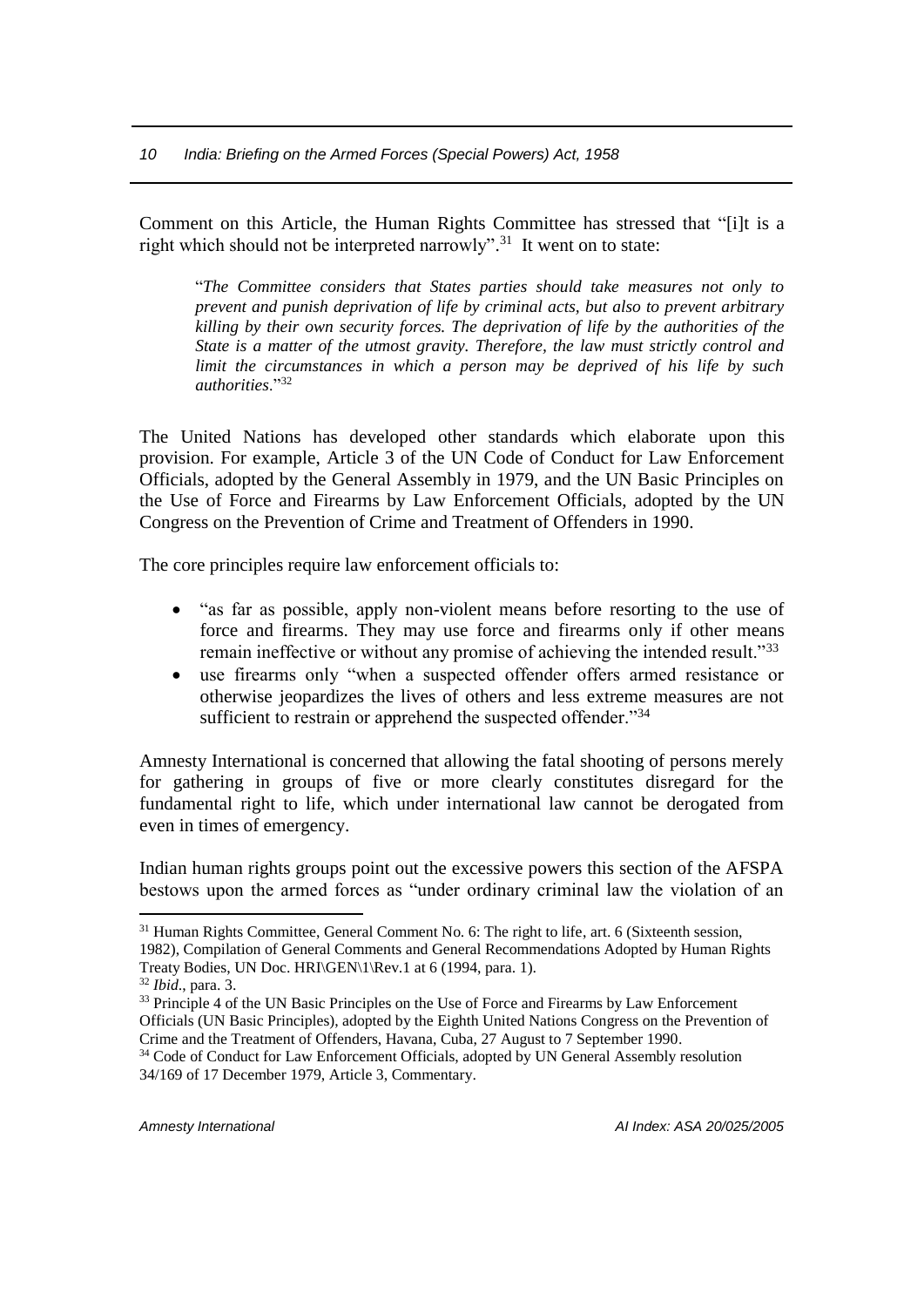order under Section 144 which prohibits the assembly of 5 or more persons is punishable with a month's imprisonment. A person can be killed for the same Act under the AFSPA" [sic]. 35

In one case, on 16 November 2004 around 9:30pm, a retired school teacher L.D. Rengtuiwan, aged 75 was shot dead and his wife, who was unable to walk on her own, was injured by a bullet in Bungte Chiru village, Manipur, while relieving themselves behind their house. Twenty or 30 members of the para-military force, the Assam Rifles, were searching for six suspected members of the United Liberation Front (UNLF) and reportedly thought the two old people were UNLF members. The post mortem report points to the deliberate shooting of L.D. Rengtuiwan:

"the bullet which killed Mr. Rengtuiwan, went in through his chest and exited through his bottom. The pathway of the shot implies (i) firing at a close range and (ii) the person must have been in a "kneel down" position and the shot must have been fired from above his head at a share angle or more than 60 degrees."<sup>36</sup>

Amnesty International has received numerous reports of security forces in other states of the Northeast opening fire arbitrarily during search operations, resulting in the death of innocent men, women and children in clear violation of the right to life. On 4 May 1995, there was a firing in Kohima, Nagaland where six people were shot dead. The Justice D.M. Sen Commission of Enquiry found that:

"…besides indiscriminate firing and shelling, some 16 R.R. (Rashtriya Riffles) personnel had entered private houses, beaten up the inmates and even killed innocent persons inside their residence. There is evidence beyond any reasonable doubt that Bishnu Sonar of Fired Service, Kohima, was shot dead by 16 R.R. inside his residence in presence of his wife Mrs. Naya. A number of witnesses had desposed to that effect. This was a cold-blooded murder. Again, Mhathung Lotha, a peon in the Administrative Training Institute, was shot and killed by some 16 R.R. in presence of his father Chumdemo Lotha – another cold blooded murder…There are five other innocent civilians, who were killed as a result of the firing by 16 R.R. personnel, although there is no

<sup>35</sup> *Why the AFSPA Must Go: A Fact Finding Report*. Committee for the Repeal of the Armed Forces (Special Powers) Act. February 2005.

<sup>36</sup> *Why the AFSPA Must Go: A Fact Finding Report*. Committee for the Repeal of the Armed Forces (Special Powers) Act. February 2005.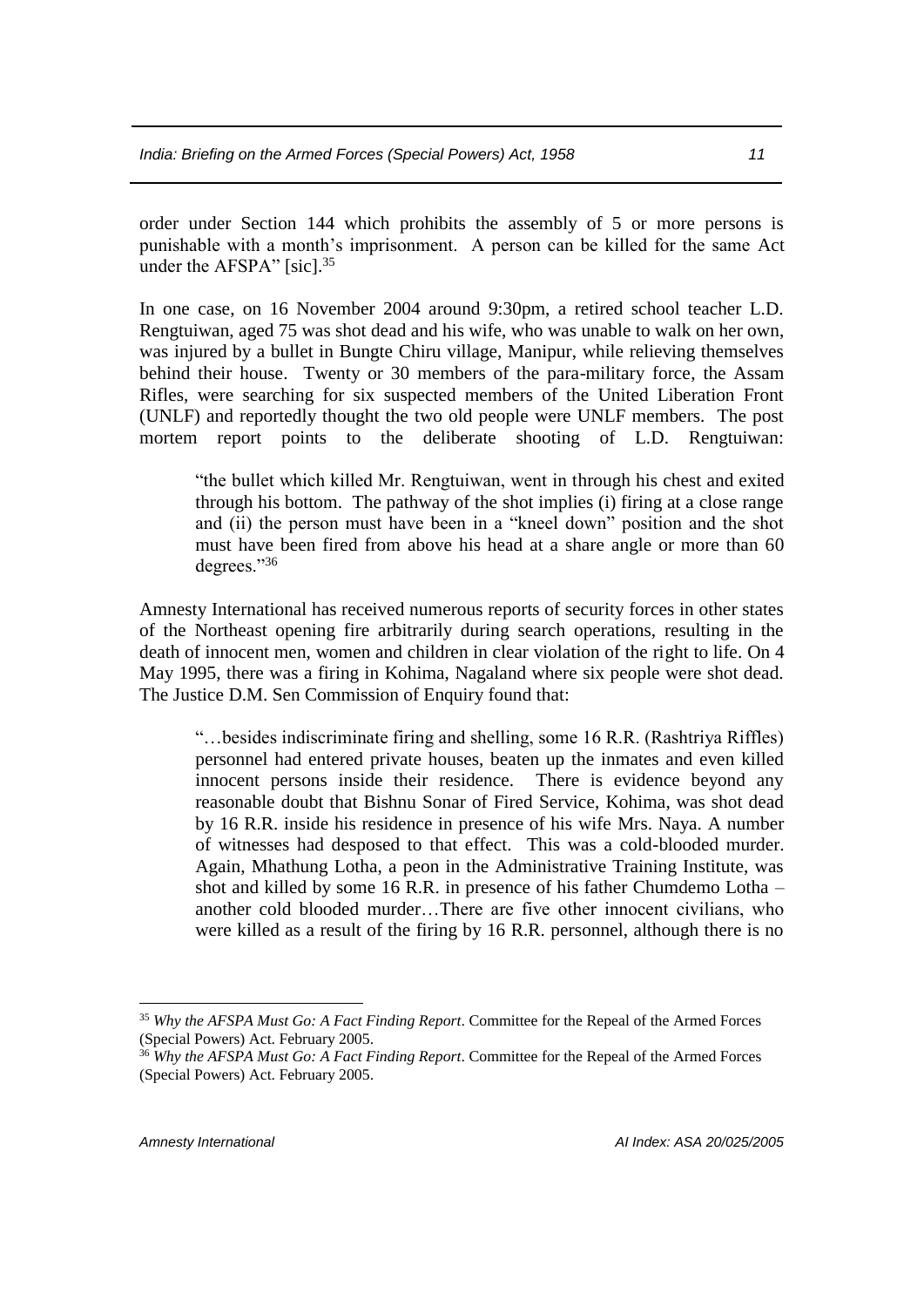direct evidence they were killed in the same cold-blooded and deliberate manner…"<sup>37</sup>

In one state – Manipur – Amnesty International received, in the period between 1995 and 1996, sufficient reports of deliberate and arbitrary killings by members of security forces and law enforcement personnel to conclude that there was official sanction for extrajudicial executions. That this provision of the AFSPA has facilitated actions violating Article 6 of the ICCPR is demonstrated by an incident, documented by Amnesty International in 1997, known as the shooting at the Regional Medical College (RMC) Hospital, Imphal, Manipur. The report, *India: Official sanction for killings in Manipur*, AI Index: ASA 20/014/1997, 1 April 1997, describes this incident where members of the Central Reserve Police Force (CRPF), a central law enforcement agency, killed 9 civilians:

"On the morning of 7 January 1995, several CRPF personnel were fired at by suspected members of an armed opposition group in a toilet complex attached to the RMC Hospital, Imphal. Together with other CRPF personnel who arrived on the scene, twelve CRPF officials returned fire. A total of nine civilians were killed. They were:

#### **Name**

#### **Profession**

| <b>Momi Riba</b> (m)                                      | A medical student at the RMC |
|-----------------------------------------------------------|------------------------------|
| Laimayum Pradeep Sharma (m) An employee of toilet complex |                              |
| <b>Wangkhem Upendra Singh (m)</b>                         | Unknown                      |
| <b>Saikhom Premchand Singh (m)</b>                        | An auto-rickshaw driver      |
| <b>Hijam Khogen</b> (m)                                   | An auto-rickshaw driver      |
| <b>R.K. Khogen Singh (m)</b>                              | An auto-rickshaw driver      |
| <b>Angom Debendra Singh (m)</b>                           | An auto-rickshaw driver      |
| Koijam Rajendra Singh (m)                                 | An auto-rickshaw driver      |
| <b>Mohammad Jakir</b> (m)                                 | A rickshaw puller            |

[…the CRPF claimed that the civilians had been killed during an exchange of fire with members of an armed opposition group. However, this version was disputed by local people who claimed that the nine men died as a result of indiscriminate and deliberate firing by CRPF personnel…]

<sup>37</sup> *An Illusion of Justice. Supreme Court Judgement on the Armed Forces (Special Powers) Act,*  People's Union for Democratic Rights, Delhi, May 1998.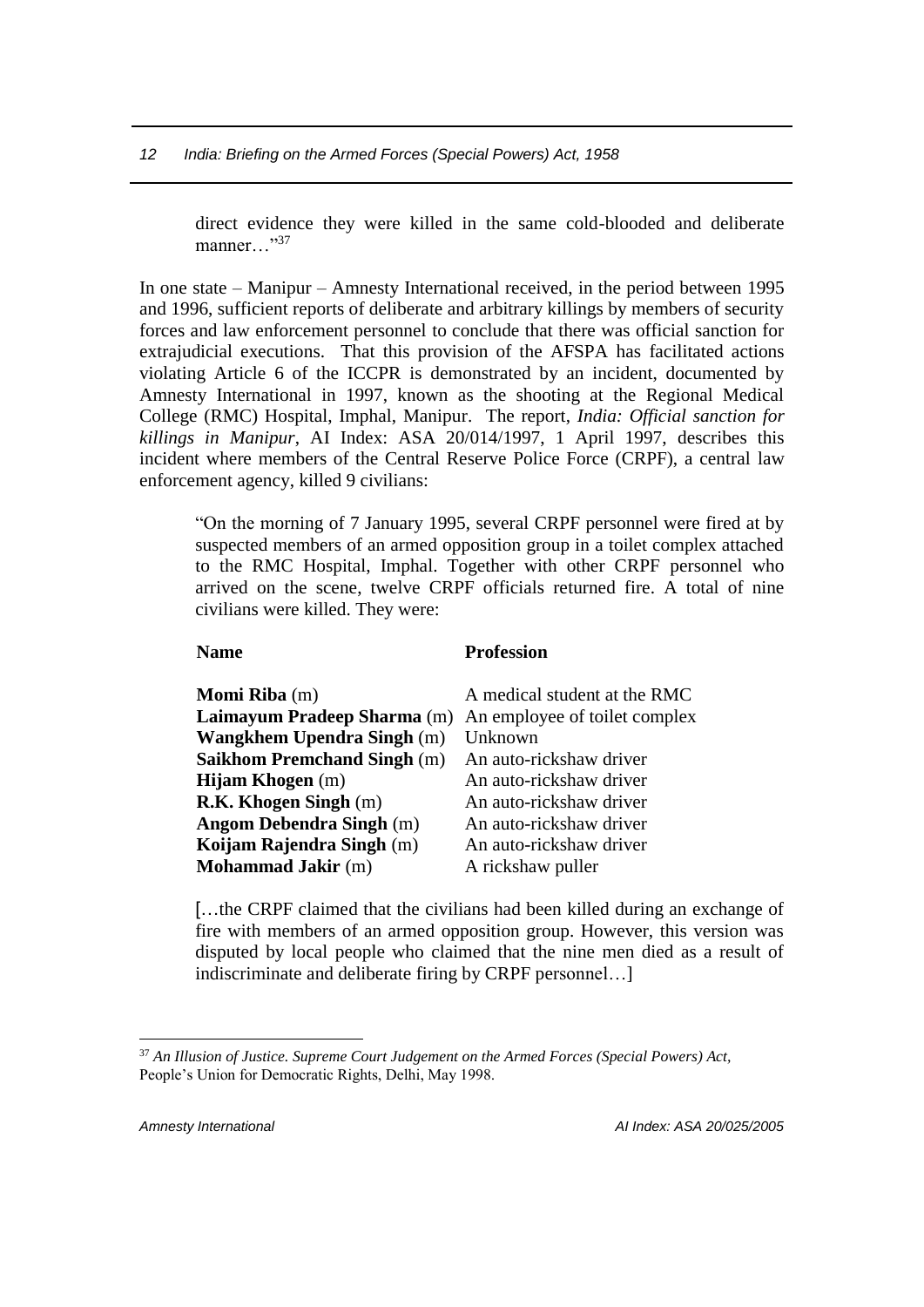The first [of three series of shootings] followed an incident in the toilet complex in which members of an armed opposition group shot at CRPF officers and then fled the scene. One of the officers was hit and CRPF personnel subsequently ran from the toilet complex shouting "*hamara admi mara hai, sab Manipuriko maro*" (our man has been killed - kill all Manipuris)…

…A Commission of Inquiry was constituted by the Government of Manipur on 13 January 1995… which found that:

*"... there can be no other explanation for the death of nine civilians and injury to another, except that they were fired upon by the CRPF after the militants had already retreated and when there was no further need for resorting to any firing by the CRPF." 38*

Incidents of arbitrary killing and extra-judicial executions have been reported from other states in the Northeast region.

As noted, in the 1997 judgment responding to a constitutional challenge of the Act, the Supreme Court of India found section 4(a) of the AFSPA neither "arbitrary" nor "unreasonable", but the judgment failed to take into account India's obligations under international human rights and humanitarian law treaties to which it is a state party. The reasons given for the Court's apparent lack of concern about Section 4(a) appear to be the protection afforded by inquiries that are conducted into any allegation of misuse of the Central Act and the possibility of penal action under the Army Act. In paragraph 53 of the judgment, the Supreme Court stated:

*"On behalf of the Union of India it has been submitted that an inquiry is made whenever complaint about mis-use of powers conferred under the Central Act is received and that on enquiry most of the complaints were found to be false, and that whenever it is found that there is substance in the complaint, suitable action has been taken against the person concerned under the provisions of the Army Act."*

However, it is precisely the consistent finding of complaints to be "false," reflecting, in Amnesty International's view, more a culture of impunity created in part by the AFSPA than by the absence of wrongdoing on behalf of members of the armed forces which is of concern to the organization.

<sup>38</sup> See *India: Official sanction for killings in Manipur*. Amnesty International – ASA 20/014/1997.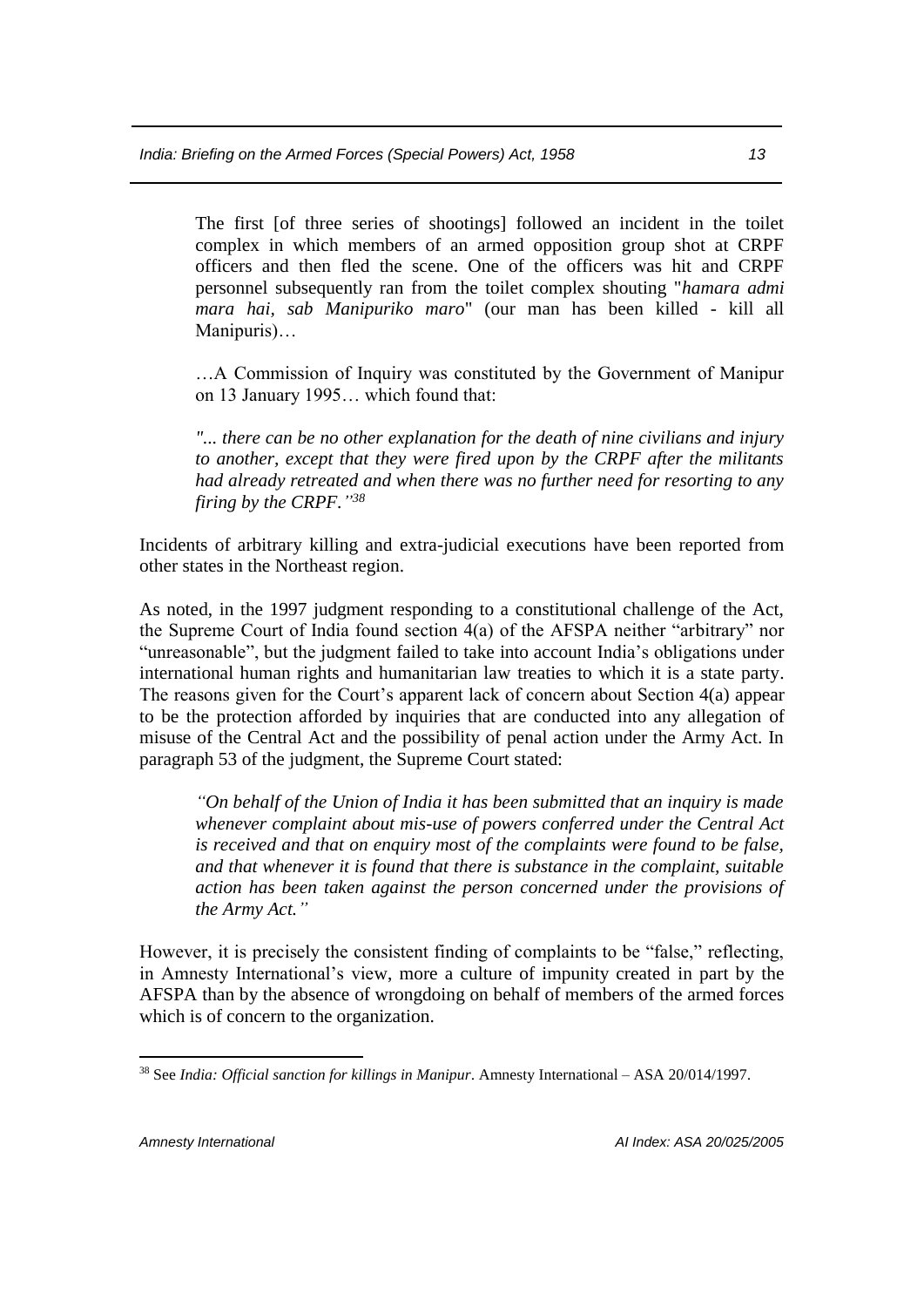There are numerous examples in which "*suitable action*" has not been taken. The findings of Justice D M Sen<sup>39</sup> and other commissions and inquiries established in Manipur show that deliberate and arbitrary killings, arbitrary detention, torture and illtreatment have in some circumstances been the subject of investigations. While action was taken in some cases, Amnesty International remains concerned that other incidents were not investigated or the investigations were inadequate resulting in impunity for perpetrators. Amnesty International would appreciate receiving detailed information from the Review Committee or the Government of India regarding the action taken against any officials for violations of the right to life of people in parts of India where the AFSPA is in force.

In addition to expressing concern about the violation of the right to life, local human rights groups have also criticized the following wording of the Act itself. Section 4(a) provides that lethal force may be used against persons for "… *carrying of weapons or things capable of being used as weapons or of fire arms, ammunition or explosive substances."* The conditions in which the resort to the use of force is permitted are insufficiently defined and may include circumstances which have nothing to do with danger to public order or insurgent activities. For example, this wording could include individuals simply carrying farming implements, unconnected with political violence.

Amnesty International is also concerned that army personnel are not required to report on the circumstance in which army personnel are "…*of opinion that it is necessary… to fire…"* under Section 4*.* The organization is unaware of any accountability mechanism or provision for investigation of the exercise of this discretion. International standards require that "[t]here shall be thorough, prompt and impartial investigation of all suspected cases of extra-legal, arbitrary and summary executions". 40

Amnesty International urges the Government of India to ensure that all armed forces and security services are required by law to fully respect every person's right to life and to operate in accordance with international law and standards, including the UN Basic Principles on the Use of Force and Firearms by Law Enforcement Officials and the Principles for the Prevention of Extra-Legal, Arbitrary and Summary Executions.

<sup>&</sup>lt;sup>39</sup> Shri Justice D M Sen, a retired Judge of the Guwahati High Court, headed a Commission of Inquiry appointed by the Government of Manipur into the incident in Impal, described above.

<sup>&</sup>lt;sup>40</sup> Principle 9 of Principles on the Effective Prevention and Investigation of Extra-legal, Arbitrary and Summary Executions Recommended by Economic and Social Council resolution 1989/65 of 24 May 1989.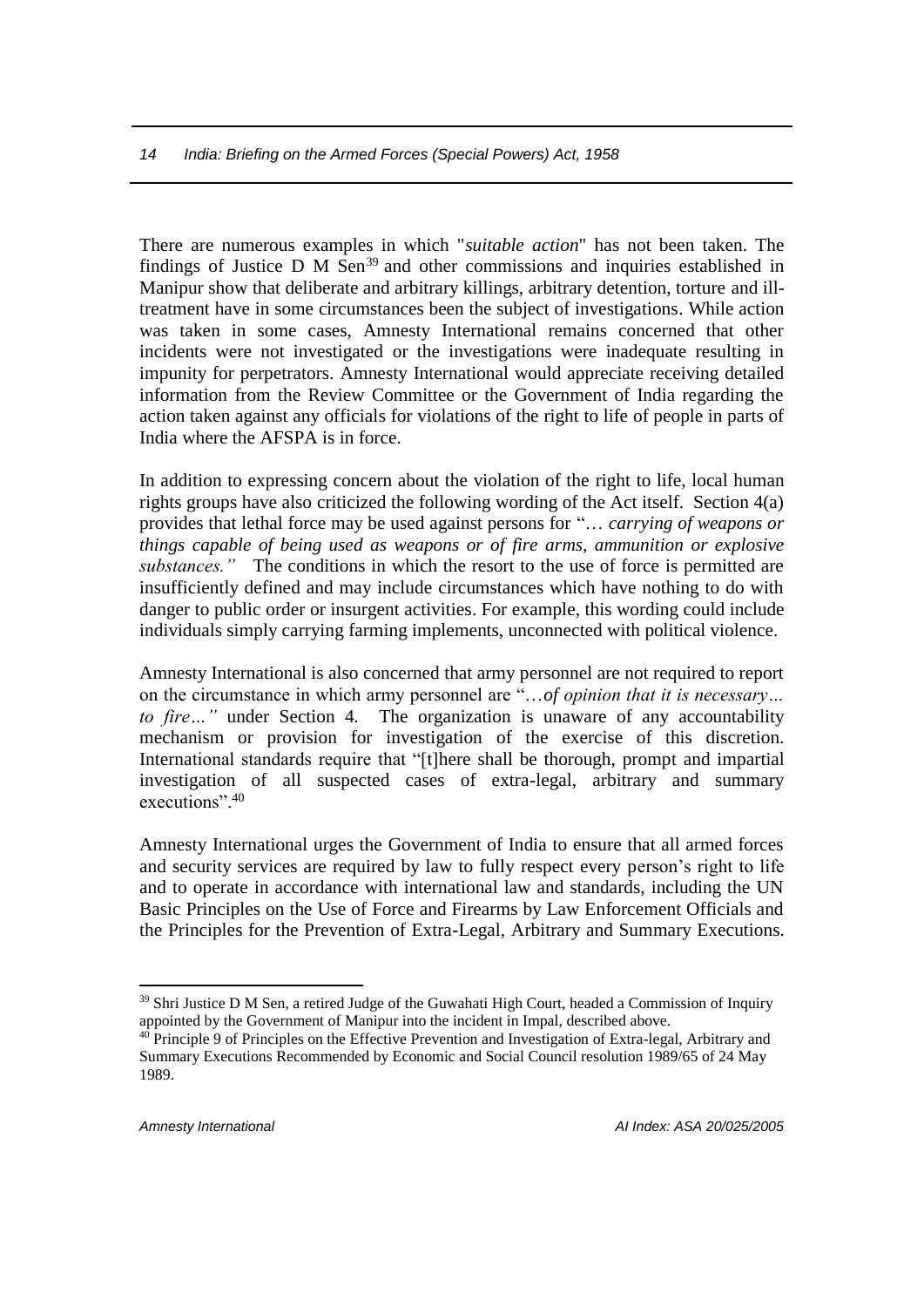#### <span id="page-16-0"></span>**Violation of the right to liberty and security of person**

Amnesty International is concerned that several provisions of the AFSPA violate the protection against arbitrary detention contained in the ICCPR and other international instruments. Section 4(c) and Section 5 of the AFSPA do not conform with Article 9 of the ICCPR*.* Section 4(c) provides:

*"Any commissioned officer, warrant officer, non-commissioned officer or any other person of equivalent rank in the Armed Forces may in a disturbed area, (c) arrest, without warrant, any person who has committed a cognizable offence or against whom a reasonable suspicion exists that he has committed or is about to commit a cognizable offence and may use such force as may be necessary to effect the arrest."*

Article 9 of the ICCPR provides that *"…No one shall be subjected to arbitrary arrest or detention…".* The HRC has explained this provision as follows:

"…*the Committee recalls that the notion of "arbitrariness" must not be equated with "against the law" but be interpreted more broadly to include such elements as inappropriateness and injustice. Furthermore, remand in custody could be considered arbitrary if it is not necessary in all the circumstances of the case, for example to prevent flight or interference with evidence: the element of proportionality becomes relevant in this context.*" 41

Amnesty International is concerned that the provisions of the AFSPA allow for arbitrary detention as they provide for arrest without warrant, including when soldiers have a "*reasonable suspicion*" that a person is "*about to commit a cognizable offence*". This, in effect, constitutes preventative detention rather than detention of suspects.

In addition, Article 9 of the ICCPR provides that a person must "... *be informed, at the time of arrest, of the reasons for his arrest and shall be promptly informed of any charges against him."* According to reliable sources, security forces rarely produce an arrest memo which explains the reasons for arrest.

There are reported breaches of the ICCPR even when the AFSPA is followed. Article 9 of the ICCPR further provides that "*anyone arrested or detained on a criminal charge shall be brought promptly before a judge or other officer authorized by law to* 

<sup>41</sup> *A v. Australia*, Communication No. 560/1993, UN Doc. CCPR/C/59/D/560/1993 (30 April 1997), para. 9.2.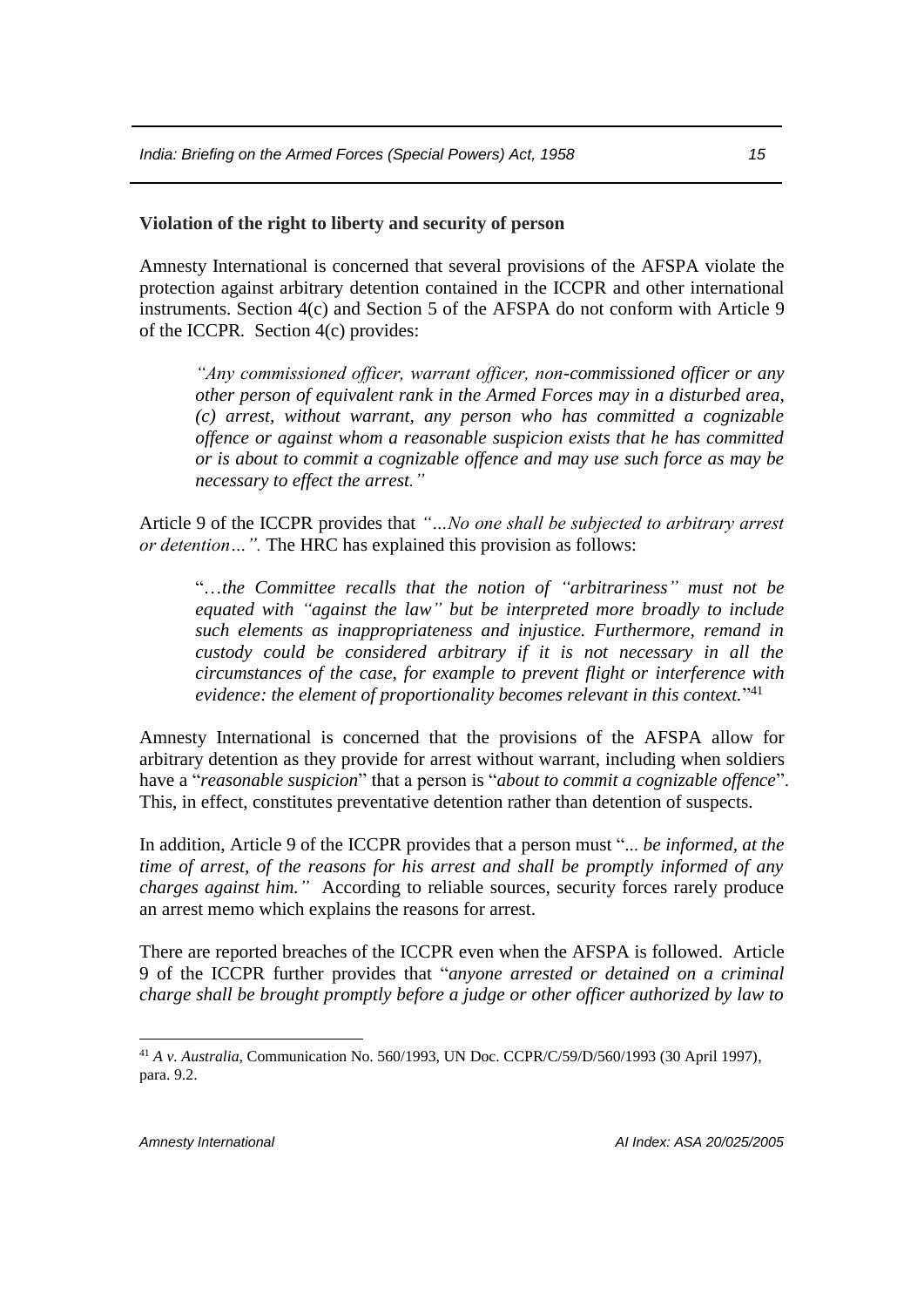*exercise judicial power…"* The Supreme Court of India in 1997 ruled that arrested persons be produced before a magistrate within 24 hours of arrest, excluding journey time.<sup>42</sup> While Section 5 of the AFSPA provides for the arrested person to be handed over to the nearest police station "with the least possible delay" and despite the fact that the courts -- and in the late 1990s the National Human Rights Commission (NHRC) -- have issued directives that this provision should be interpreted as meaning "within 24 hours", Amnesty International has received reliable reports that members of the armed forces routinely ignored this rule and held people in their custody for longer than the recommended period before handing them over to the police.

Amnesty International urges the Government of India to ensure the strictest application of the provisions of international human rights law and standards prohibiting arbitrary detention, and ensuring that persons arrested are brought promptly before a judge to review the legality of the detention.

#### <span id="page-17-0"></span>**Torture, ill-treatment and "disappearances"**

The sweeping powers bestowed upon security forces under the AFSPA have fostered a climate in which security forces, and other agents of law enforcement, commit human rights abuses with impunity. Article 7 of the ICCPR provides that: "No one shall be subjected to torture or to cruel, inhuman or degrading treatment or punishment." Like the right to life, this right is non-derogable, namely it must be fully adhered to in times of emergency, including war and internal strife.

Amnesty International has received reports that the AFSPA has in practice facilitated the torture and ill-treatment of people while in custody. In 1991, Supreme Court Advocate Nandita Haksar recorded the use of torture by armed forces and police in the Northeast to include: " i). beating with riffle butts, kicking with boots and hitting with blunt weapons, ii). giving electric shocks, iii). depriving persons of food and drink and beating on soles of the feet, iv). threat to shoot, interrogation with gun pointed at forehead or inside the mouth."<sup>43</sup>

Amnesty International has received dozens of reports of torture and ill-treatment, including sexual attacks, in areas where the AFSPA is in force. Reliable sources reported that in the early hours of 11 July 2004 members of the Assam Rifles arrested Thangjam Manorama at her residence in Bamon Kampu reportedly under the AFSPA

<sup>42</sup> *NPMHR v. India,* para. 74.

<sup>43</sup> *Submission to the International Covenant on Civil and Political Rights Human Rights Committee: Armed Forces (Special Powers) Act, 1958: A Report on Human Rights Violations in North East India* Nandita Haksar, Advocate, Supreme Court of India, New York, March 1991.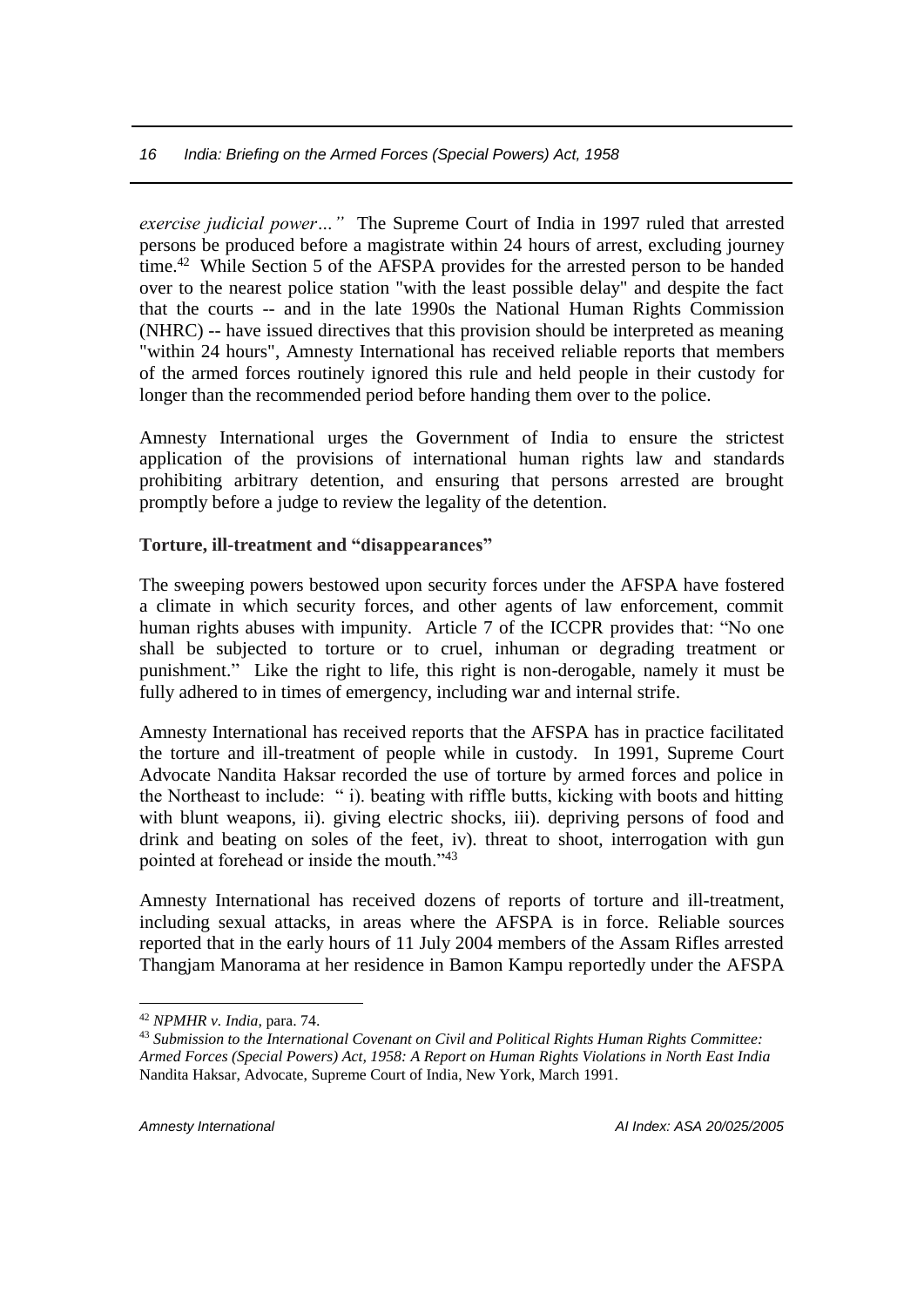as a suspected member of the People's Liberation Army. An arrest memo was given to her family at the time. Later that day, her dead body was found a few kilometres from her residence. There were multiple gun shot wounds on her back and her body also allegedly showed signs of torture. Reports further suggest that Thangjam Manorama was sexually assaulted.

In another case, Mr. Thoudam Nanao Singh, aged 22, resident Imphal West District, Manipur was allegedly sexually abused and tortured by Sikh Regiment personnel on 29 October 1997. Mr. Thoudam Nanao Singh claims that he was with friends when they were picked up by personnel of the Sikh Regiment from Sekmaijing Bridge. He and his friends were allegedly taken to a camp at Mayang Imphal where he was beaten severely with a stick. He was accused of being a member of the People's Liberation Army (PLA) - which he denied - and asked to name other PLA members. Mr. Thoudam Nanao Singh says he was held and tortured for two days, including being kicked by army personnel with their boots and other forms of ill-treatment. At one point, he alleges that he was sat in a chair and blindfolded, and then five to six members of the security force put their genitals in his mouth until he vomited. After some time, he claims he was taken to a nearby field where he was forced to lie down and security forces sat on his back until his back was injured and fingers broken. Security forces also allegedly shot bullets near him and beat him. He claims he was forced to sign a declaration that he was not tortured in custody before he was reportedly handed over to the Singjamei Police Station and released on bail. On a second occasion, on 29 February 2004 at approximately 2 a.m. Mr. Thoudam Nanao Singh was reportedly taken by 17 Assam Riffles personnel from his home where he was in bed. He was reportedly tortured and ill-treated, including being beaten with a stick, kicked by army personal wearing boots, and suffocated with a wet cloth. The following day at approximately 11 p.m. he was handed over to the local police station and a complaint against him registered. He was then produced before a Magistrate's Court and secured bail.

In Nagaland, a Commission of Enquiry into the Firing and Arson Incident on 27 December 1994 at Mokokchung in which houses and shops were deliberately set on fire found army personnel guilty of arson and rape. The commission found that "…complaints of rape and molestation are fully substantiated. There can be no justification of such criminal misconduct on the part of our jawans [frontline army personnel]".<sup>44</sup>

 $\overline{a}$ <sup>44</sup> *An Illusion of Justice. Supreme Court Judgement on the Armed Forces (Special Powers) Act,*  People's Union for Democratic Rights, Delhi, May 1998.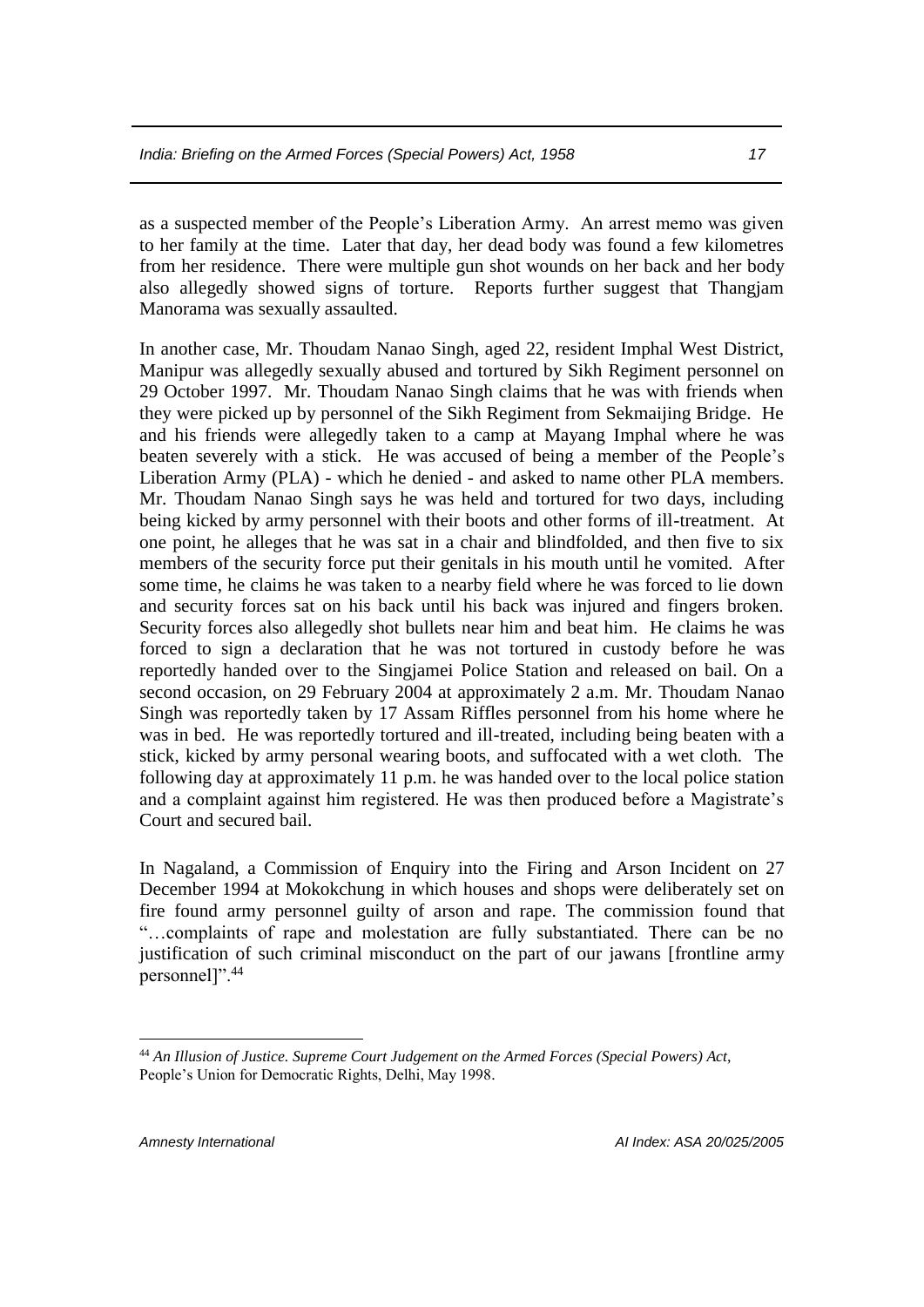Since the end of October 2004, the organization has become aware of three allegations of sexual violence by security forces in Jammu and Kashmir. Fahmeena, was reportedly gang-raped by security forces at a hotel in Srinagar on 29 October. On 4 November, at Mattan, Praveena Akhtar was allegedly gang-raped by security forces. Aisha Begum and her young daughter were reportedly sexually assaulted by a Major in their home at Handwara on the night of 6 November. These are some of dozens of reports of torture and ill-treatment received by Amnesty International.

Torture and ill-treatment are strictly prohibited in all circumstances, and are not permitted under the AFSPA. Amnesty International is concerned that torture and illtreatment are routinely inflicted in areas where the AFSPA is in force on account of the wide powers given to security forces deployed in "disturbed areas" and the expectation of impunity which it generates among soldiers and which, unfortunately, is often fulfilled.

Amnesty International has also received reports of "disappearance" in Jammu and Kashmir. Although not permitted by the AFSPA, Amnesty International believes the sweeping powers bestowed on security forces by the Act and the culture of impunity it enables facilitates "disappearances". The state government announced in February 2003 that a total of  $3,744$  people are missing in Kashmir.<sup>45</sup> Local human rights groups have informed Amnesty International that "disappearances" in the state number between 8,000 and 10,000 persons. In a 1999 publication, Amnesty International reported that

"(t)he number of people who have "disappeared" in Jammu and Kashmir is difficult to estimate in the face of widespread fear of relatives to report such incidents, the absence of systematic monitoring by domestic human rights organizations able to enjoy adequate protection to perform their task with confidence, and the lack of access by international human rights groups such as Amnesty International and by the relevant UN human rights mechanisms." 46

In one case from Jammu and Kashmir, Jalil Andrabi, a prominent lawyer and human rights activist, "disappeared" in March 1996. He was active in setting up district committees consisting of judicial, police and medical authorities to make regular visits to all jails, detention centers, interrogation centers and police lockups in the state as well as other national and international human rights activities. On the

<sup>45</sup> *Daily Times*, 28 February 2003.

<sup>46</sup> In *India: If They Are Dead Tell Us. "Disappearances" in Jammu and Kashmir.* Amnesty International, ASA 20/002/1999.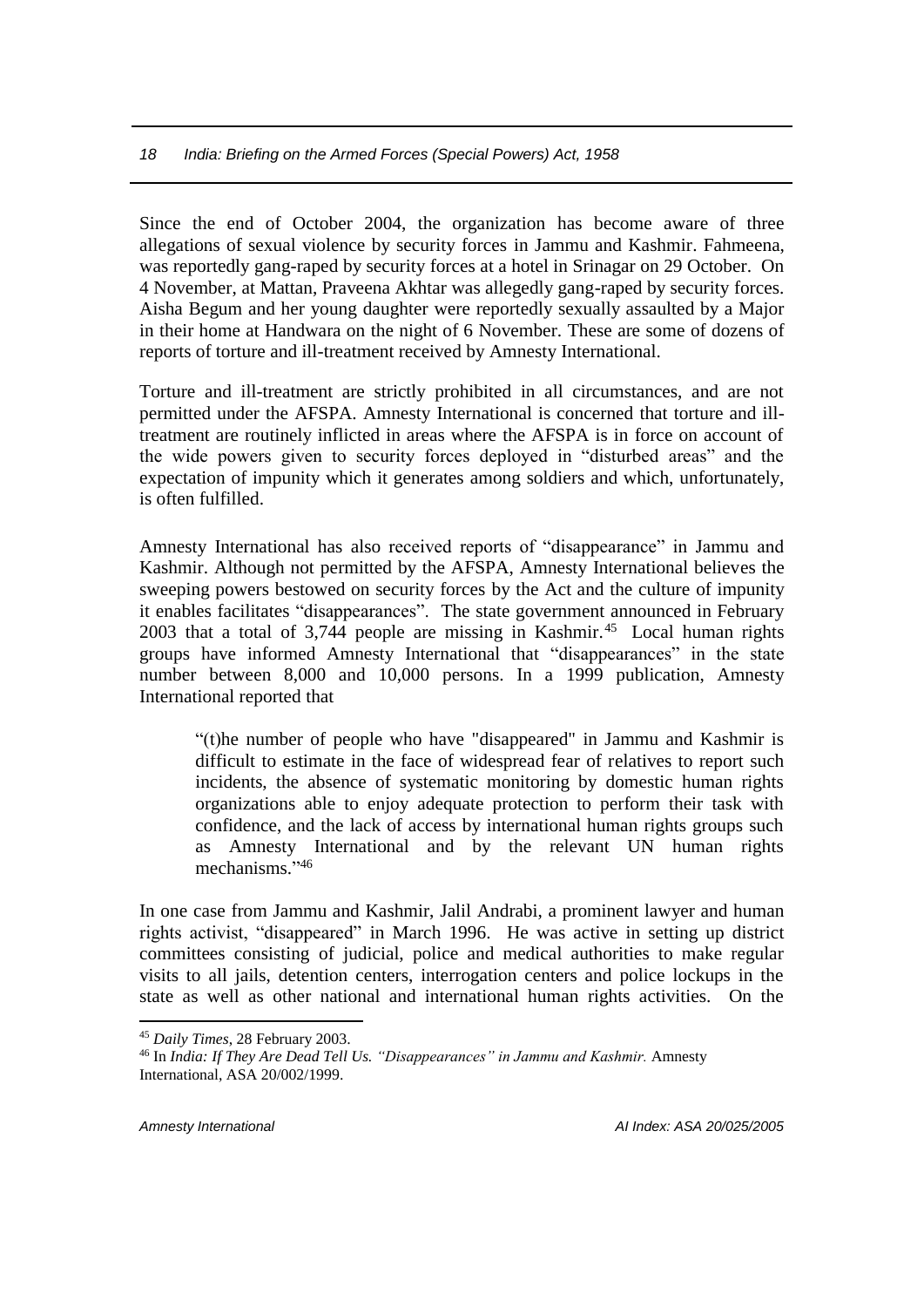morning of 27 March 1996, his body was found in the Jhelum River in a residential area of Srinager. He was tied up. He had died from a gunshot to the head and his body bore the marks of torture. Reports suggest that Jalil Andrabi had been dead for approximately one week.

Amnesty International reiterates its call on the Government of Jammu and Kashmir to establish an independent inquiry into the cases of "disappearances" reported from Jammu and Kashmir and urges relevant governments in the Northeast to do likewise with regard to the unknown number of cases of "disappearance" in that region.

#### <span id="page-20-0"></span>**Violation of the right to remedy**

The AFSPA – and other legislation relevant to the armed forces – requires the "sanction" (i.e. permission) from the central government before prosecutions can be initiated against members of the security forces for acts committed, or purported to be committed, under the legislation. Section 6 of the AFSPA specifies that:

"[n]*o prosecution, suit or other legal proceeding shall be instituted, except with the previous sanction of the Central Government, against any person in respect of anything done or purported to be done in exercise of the powers conferred by this Act"*.

Article 2(3) of the ICCPR provides that states parties must:

"…e*nsure that any person whose rights or freedoms as herein recognized are violated shall have an effective remedy, notwithstanding that the violation has been committed by persons acting in an official capacity.*"

The right to an effective remedy is implicit in article 32 of the Indian Constitution. The fundamental rights in the Constitution of India include a right to enforceability of these rights. However, even during the first debate in the Lok Sabha at the time the AFSPA was being considered, one member reportedly stated that Section 6 of the Act "*immediately takes away, abrogates, pinches, frustrates the right to constitutional remedy which has been given in article 32(1) of the Constitution.*" 47

The importance of avoiding impunity has been articulated by the Supreme Court:

 $\overline{a}$ <sup>47</sup> "ARMED FORCES SPECIAL POWERS ACT - A study in National Security tyranny" South Asia Human Rights Documentation Centre. 22 November 1995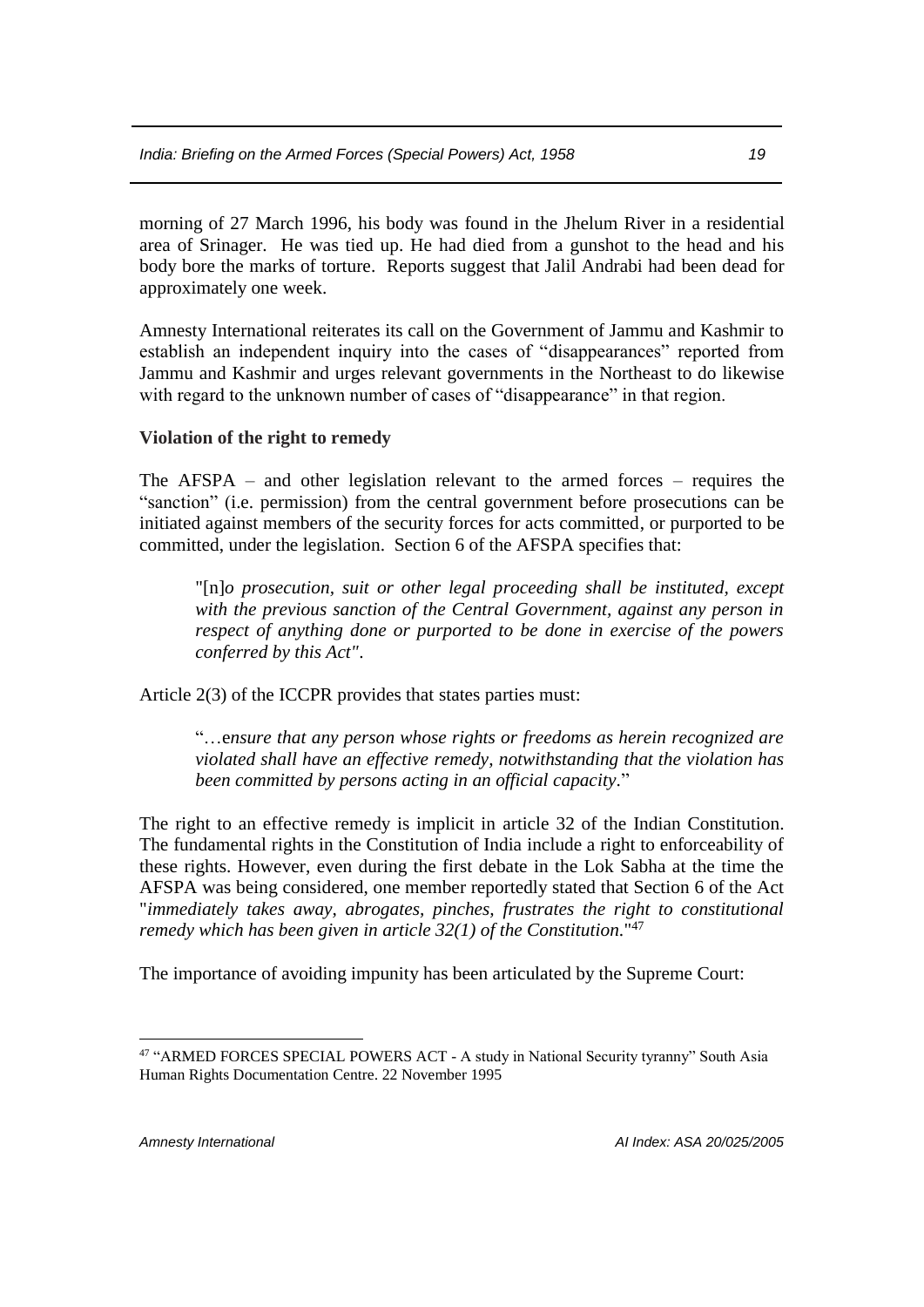*"In order that the people may feel assured that there is an effective check against misuse or abuse of powers by the members of the armed forces it is necessary that a complaint containing an allegation about misuse or abuse of the powers conferred under the Central Act should be thoroughly inquired into and, if it is found that there is substance in the allegation, the victim should be suitably compensated by the State and the requisite sanction under Section 6 of the Central Act should be granted for institution of prosecution and /or a civil suit or other proceeding against the person/persons responsible for such violation." 48*

This direction has been supplemented in Paragraph 52 of the judgment, where the court stated:

*"…we are of the view that since the order of the Central Government refusing or granting the sanction under Section 6 is subject to judicial review, the Central Government shall pass an order giving reasons." 49*

While judicial review would be an improvement, this can, in Amnesty International's view, only be a limited safeguard, and cannot substitute for the ability to file a case without any preliminary obstacles.

Members of the Human Rights Committee have questioned how this section of the AFSPA was being applied in light of ICCPR article 2(3)(a) and expressed concern that this provision could be used to "destroy fundamental rights with impunity except at the good pleasure of the Central Government".<sup>50</sup>

According to reliable sources, of almost 300 cases from Jammu and Kashmir investigated by police agencies and forwarded by the State Home Ministry to the Federal Ministry of Home Affairs for sanction, none have been granted sanction. This is despite assurances from the Chief of the Army Staff, Gen. N.C. Vij - in response to a question about army excess - that "any security personnel found committing any mistake or excesses would face punishment."<sup>51</sup> Sanction was not granted in the case of Javaid Ahmed Ahanger (17, m), a high school student, who was picked up on the

 $\overline{a}$ 

[\(http://news.indiamart.com/news-analysis/kashmir-more-troops--8618.html\)](http://news.indiamart.com/news-analysis/kashmir-more-troops--8618.html).

<sup>48</sup> *NPMHR v. India,* para. 61.

<sup>49</sup> *NPMHR v. India,* para. 52.

<sup>50</sup> See India: 'If they are dead, tell us'. "Disappearances" in Jammu and Kashmir. 02 March 1999. Amnesty International. ASA 20/002/1999

<sup>51</sup> "Kashmir more Troops to be cut" *India News Online* 10 January 2005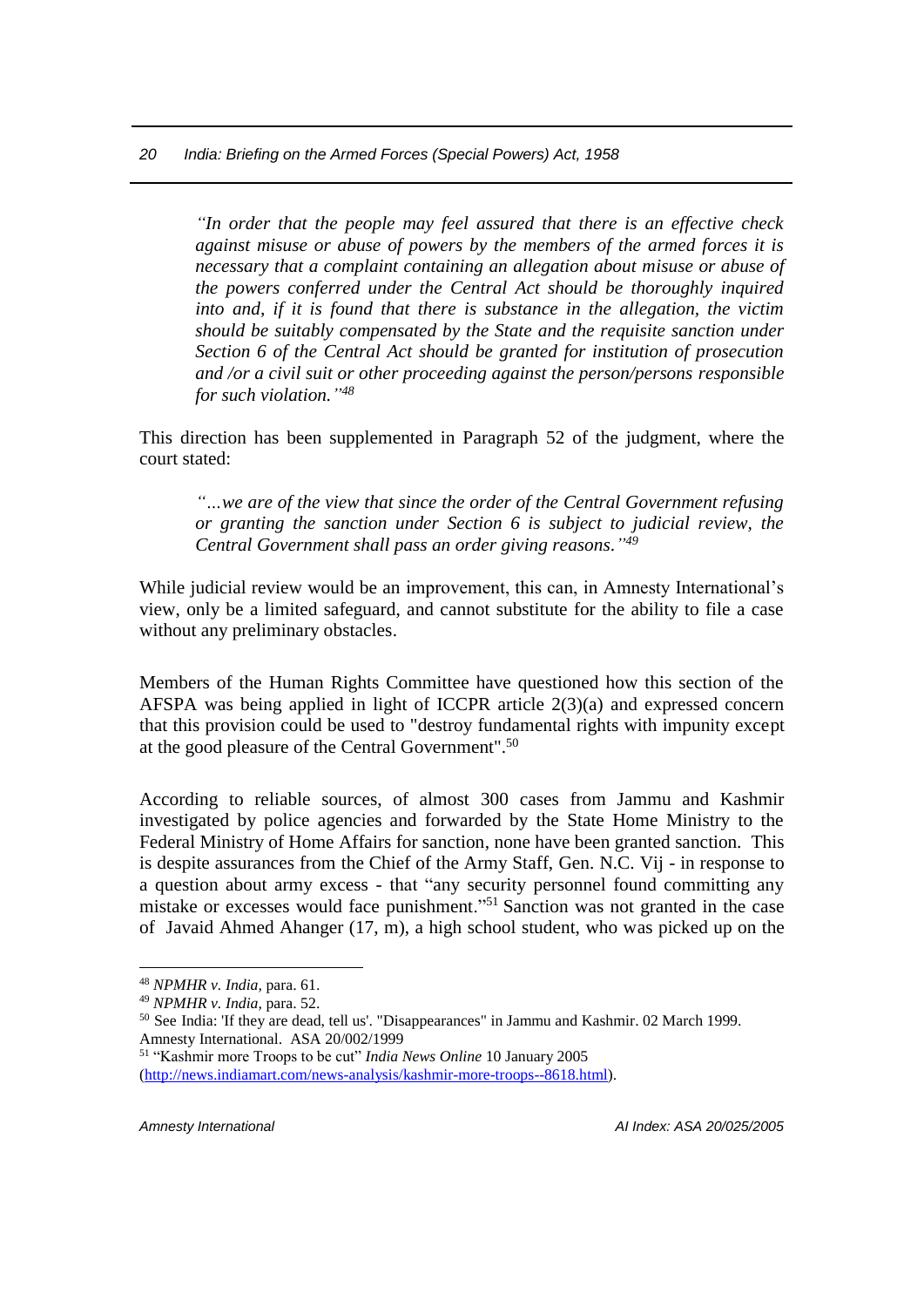night of 17 April 1990 by National Security Guards from his friend's house (next door to his own house) in Srinagar where he was preparing for an exam. His family found he was missing the following morning. When looking around outside the house blood stains and a tooth were found on the road. An army officer told Praveena Ahanger that her son had been taken to an army camp and would return shortly. Local police said the boy was brought to the police station with serious injuries at 3 a.m. the previous night and sent to the local hospital where he was pronounced dead by doctors after attempts to operate on him. Parveena Ahanger filed a habeas corpus petition in the Jammu and Kashmir High Court. The case was referred to the Additional District Judge Srinagar and the National Security Guards were indicted. The state government then sought sanction for launching prosecution, however, the Federal Home Ministry refused sanction on the grounds that "investigation has not been done properly." Parveena Ahanger has filed a petition with the High Court of Jammu and Kashmir to challenge the denial. The petition has been pending subjudice with the High Court for five years. Amnesty International is unaware of similar figures for the Northeast, but by 1991 it was reported that there was "not a single instance in the North East when any person has sought permission of the Government to prosecute either an officer or soldier of the Armed Forces." 52 Amnesty International welcomes any information from the central government of the number of pending requests for sanction and of those cases denied or granted sanction from the Northeast.

When it is available, redress is slow and resource intensive for the complainant. In Jammu and Kashmir, police were allegedly directed not to file FIRs (First Information Report about an alleged crime) against security forces or record accusations of misconduct by security forces in their daily logs. In many cases in the Northeast, redress is out of reach because it is not possible for people to reach a lawyer or a court and some people face an anti-tribal bias in the courts.<sup>53</sup>

Remedy and redress are further limited by section 19 of the Protection of Human Rights Act (PHRA) which prohibits the NHRC and state human rights commissions from investigating allegations of human rights violations by members of the armed or

53 Submission to the International Covenant on Civil and Political Rights Human Rights Committee. *Armed Forces (Special Powers) Act, 1958: A Report on Human Rights Violations in North East India* Nandita Haksar, Advocate, Supreme Court of India, New York, March 1991.

<sup>52</sup> Submission to the International Covenant on Civil and Political Rights Human Rights Committee. *Armed Forces (Special Powers) Act, 1958: A Report on Human Rights Violations in North East India* Nandita Haksar, Advocate, Supreme Court of India, New York, March 1991.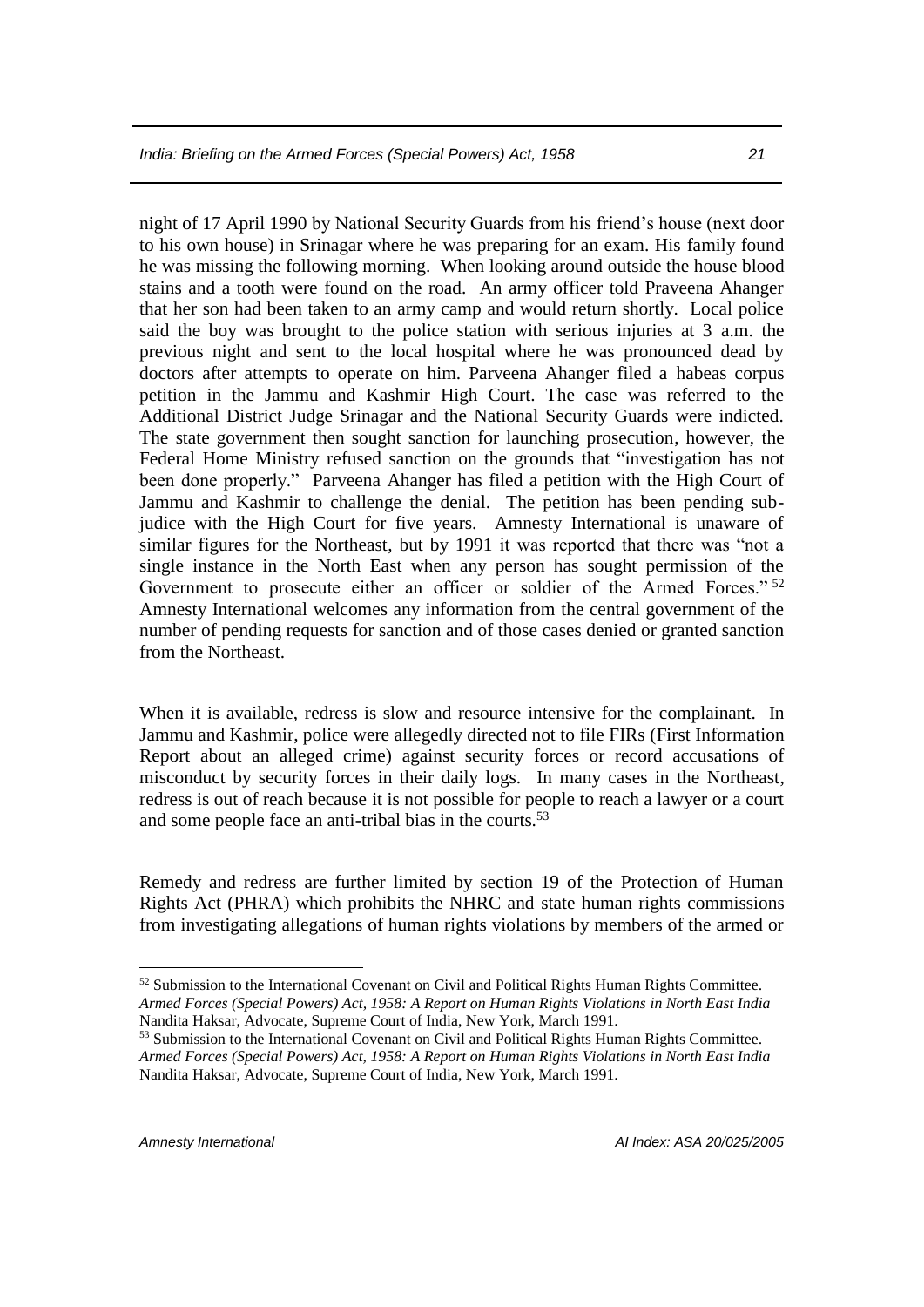paramilitary forces. The NHRC, human rights activists in India and at the international level have consistently campaigned for removal of this limitation of the NHRC's jurisdiction, to date without success.

Amnesty International believes that impunity is one of the main contributing factors to the continuing pattern of human rights violations the world over. By ensuring effective mechanisms of accountability, the Government of India can send a clear message that no violation will be tolerated. These mechanisms should include the prompt, thorough, impartial and independent investigation of any alleged violation. They should make public the results of such enquiries, bringing those found responsible promptly to justice before a civilian court, in proceedings which meet international standards of fairness and without the imposition of the death penalty. There should also be the provision of adequate reparation for the victim.

#### <span id="page-23-0"></span>**An undeclared state of emergency for undefined reasons and for unlimited periods**

Under the ICCPR, states may, "in times of emergency which threatens the life of the nation," take measure which derogate from certain obligations, they may only do so "to the extent strictly required by the exigencies of the situation."<sup>54</sup> Under Article  $4(3)$ of the ICCPR,

"*Any State Party to the present Covenant availing itself of the right of derogation shall immediately inform the other States Parties to the present Covenant, through the intermediary of the Secretary-General of the United Nations, of the provisions from which it has derogated and of the reasons by which it was actuated. A further communication shall be made, through the same intermediary, on the date on which it terminates such derogation.*"

Declaring an area a "disturbed area" and granting the military extensive powers is in practice imposing an undeclared emergency regime. In its ruling, the Supreme Court refuted this, claiming that the "Act does not displace the civil power of the State by the armed forces" and does not amount to a "Proclamation of Emergency under Article 352 or a proclamation under Article 356 of the Constitution."<sup>55</sup> However, the

<sup>54</sup> See ICCPR, Article 4(1) and 4(3), respectively.

<sup>55</sup> *NPMHR v. India,* para. 74.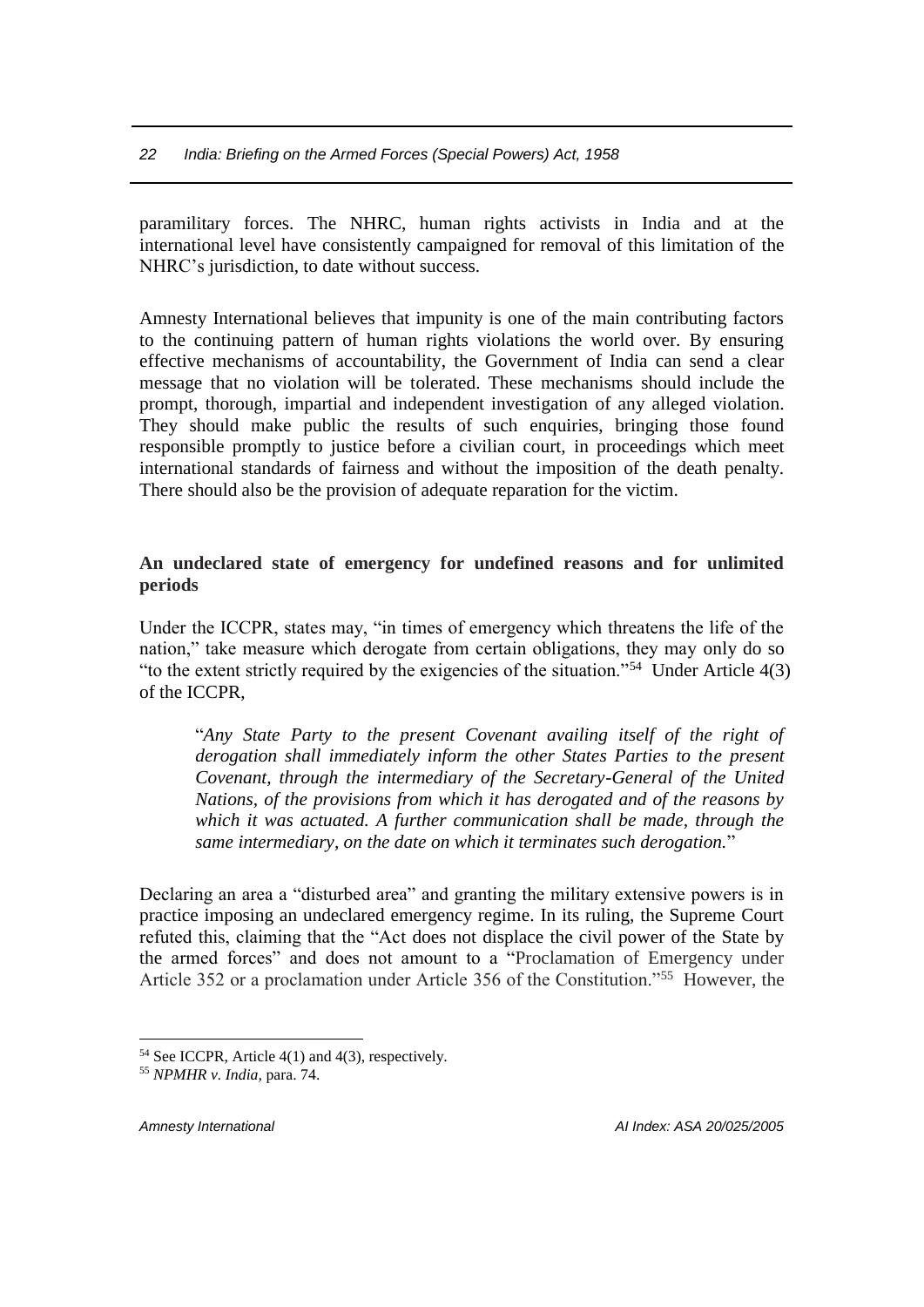Human Rights Committee stated in its concluding observations on India's third periodic report:

"*The Committee regrets that some parts of India have remained subject to declaration as disturbed areas over many years - for example, the Armed Forces (Special Powers) Act has been applied throughout Manipur since 1980 and in some areas of that state for much longer - and that in those areas, the State party is in effect using emergency powers without resorting to article 4, paragraph 3, of the Covenant. The Committee recommends that the application of those emergency powers be closely monitored so as to ensure its strict compliance with the provisions of the Covenant*."<sup>56</sup>

## <span id="page-24-0"></span>**RECOMMENDATIONS**

Amnesty International calls on the Armed Forces Special Powers Act, 1958 Review Committee to:

- $\triangleright$  recommend that the Government of India repeal this Act.
- $\triangleright$  recommend that the Government of India ensure that any future legislation complies fully with international human rights and humanitarian law treaties to which India is a state party, especially the ICCPR and the four Geneva Conventions, as well as takes into account more detailed standards including the UN Code of Conduct for Law Enforcement Officials, the UN Principles for the Prevention of Extra-Legal, Arbitrary and Summary Executions and the UN Declaration on the Protection of All Persons from Enforced Disappearances.

In order to ensure the full protection of human rights in the regions of India under discussion, Amnesty International calls on the Government of India to take action beyond repealing the AFSPA. It specifically urges the Government of India to:

- $\triangleright$  as an interim measure, grant sanction to pending cases requesting sanction of the central authorities for prosecution of armed forces.
- $\triangleright$  initiate prompt and independent investigations into all human rights violations by officials and ensure (1) that perpetrators are brought to justice in

<sup>56</sup> Concluding observations of the Human Rights Committee: India, Report of the Human Rights Committee, UN Doc. A/52/40 (1997), paras. 416-450, at para. 434.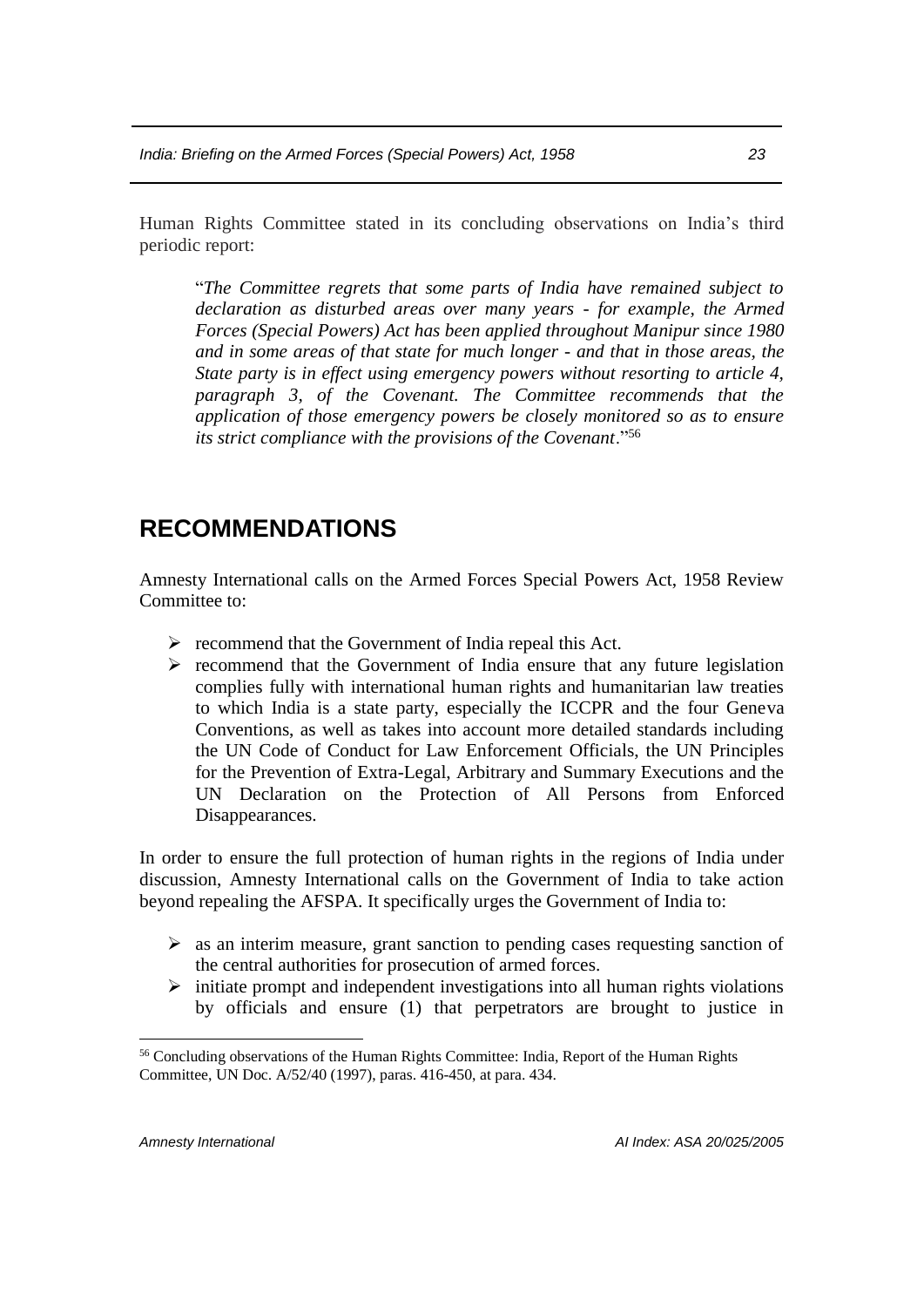procedures which meet international standards of fairness and do not impose the death penalty; (2) that victims of human rights violations are ensured full redress, including adequate compensation, proper medical care and rehabilitation.

- $\triangleright$  ensure that members of the security forces are ordered and trained to apply fully standards of international human rights law and, where appropriate, of international humanitarian law. This should include the UN Code of Conduct for Law Enforcement Officials, the UN Principles for the Prevention of Extra-Legal, Arbitrary and Summary Executions and the UN Declaration on the Protection of All Persons from Enforced Disappearances.
- $\triangleright$  amend section 19 of the Protection of Human Rights Act which prohibits the NHRC and State Human Rights Commissions from independently investigating allegations of human rights violations by members of the armed or paramilitary forces.
- $\triangleright$  invite independent human rights observers to investigate reported violations and abuses in Northeast India and Jammu and Kashmir, including the UN Special Rapporteur on torture, the UN Special Rapporteur on extrajudicial, summary or arbitrary executions, the UN Special Rapporteur on violence against women, and the UN Special Rapporteur on human rights defenders.

In addition, Amnesty International calls on all armed groups to:

- $\triangleright$  respect minimum human rights standards and principles of international humanitarian law.
- $\triangleright$  call an immediate halt to killings of civilians, torture, ill-treatment, hostagetaking and other abuses.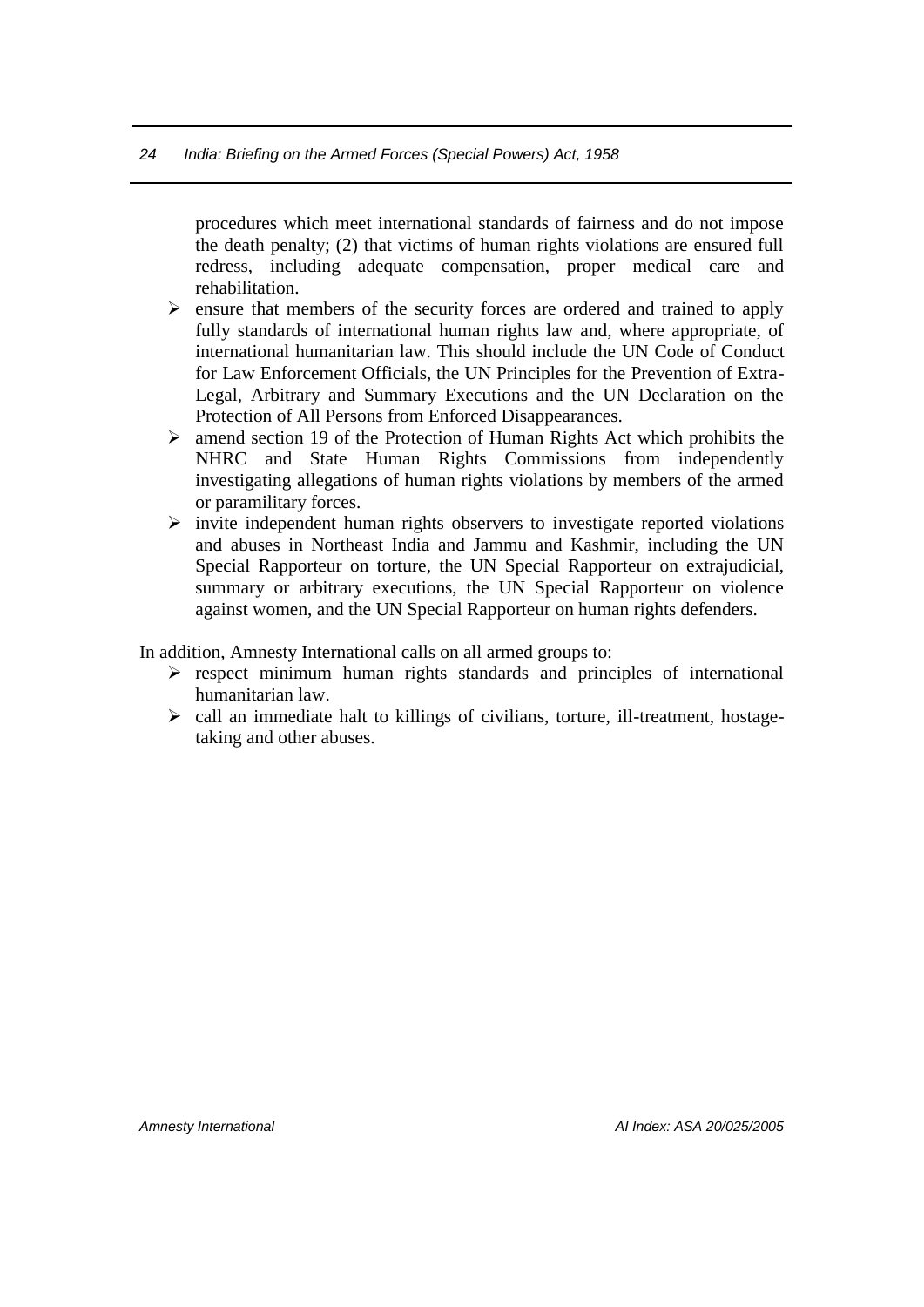#### <span id="page-26-1"></span><span id="page-26-0"></span>**Appendix 1:**

#### **Armed Forces (Special Powers) Act, 1958**

An Act to enable certain special powers to be conferred upon members of the armed forces in disturbed areas in the State of Assam and the Union Territory of Manipur.

Be it enacted by Parliament in the Ninth Year of the Republic of India as follows:

1. (i) This Act may be called [The Armed Forces (Assam and Manipur) Special Powers Act, 1958].

(ii) It extends to the whole of the State of Assam and the Union Territory of Manipur.

2. In this Act, unless the context otherwise requires:

(a) "armed forces" means the military forces and the air forces of the Union so operating

(b) "disturbed area" means an area which is for the time being declared by notification under section 3, to be a disturbed area;

(c) all other words and expressions used herein, but not defined and defined in the Air Force Act, 1950 (45 of 1950), or the Army Act, 1950 (46 of 1950) shall have meanings respectively assigned to them in those Acts.

3. If the Governor of Assam or the Chief Commissioner of Manipur is of the opinion that the whole or any part of the State of Assam or the Union Territory of Manipur, as the case may be, is in such a disturbed or dangerous condition that the use of armed forces in aid of the civil powers in necessary, he may, by notification in the Official Gazette, declare the whole or any part of the State or Union territory to be a disturbed area.

4. Any commissioned officer, warrant officer, non commissioned officer or any other person of equivalent rank in the Armed Forces may, in a disturbed area,

(a) if he is of opinion that it is necessary so to do for the maintenance of public order, after giving such due warning as he may consider necessary, fire upon or otherwise use force, even to the causing of death, against any person who is acting in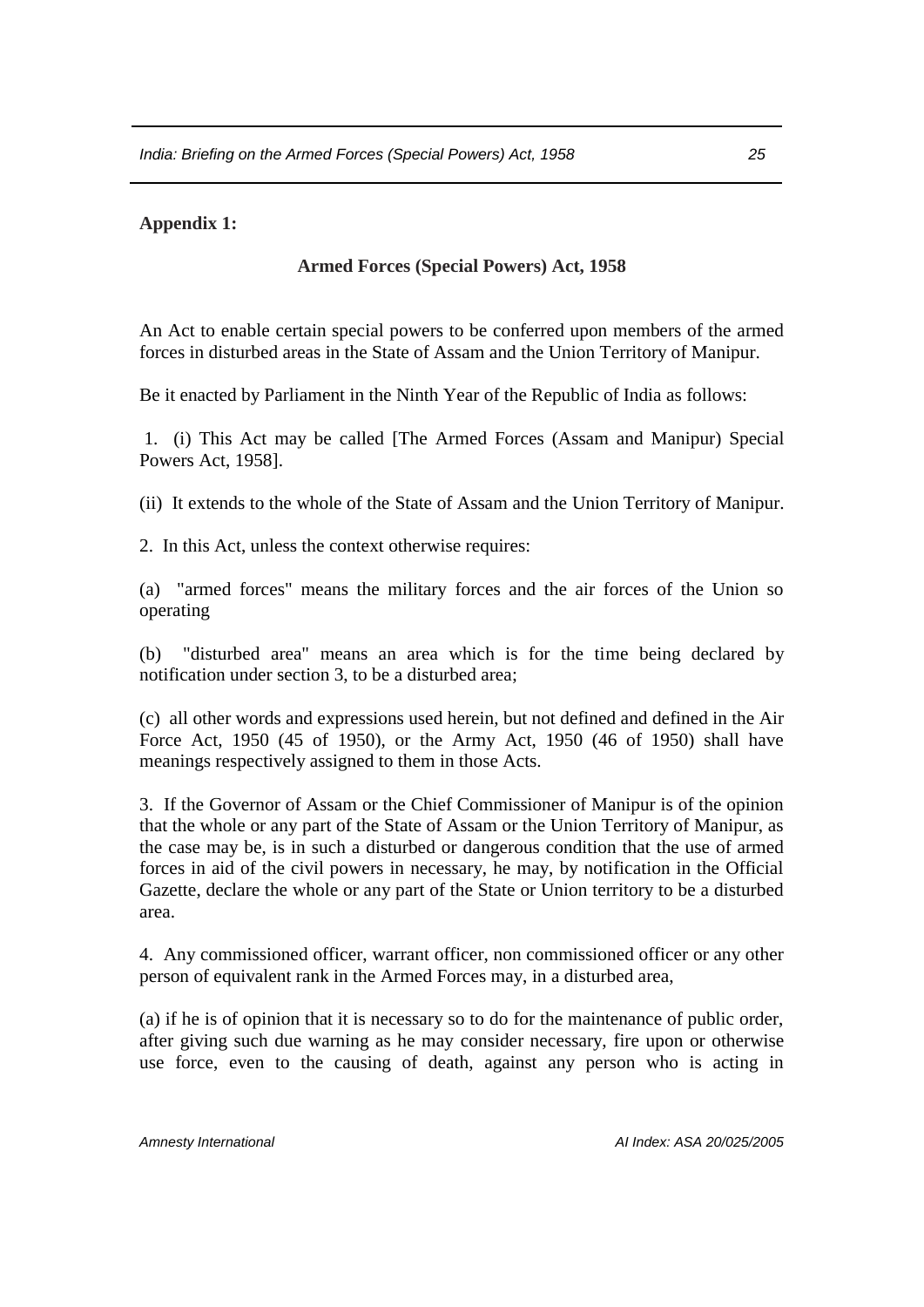contravention of any law or order for the time being in force in the disturbed area prohibiting the assembly of five or more persons or the carrying of weapons or of things capable of being used as weapons or of fire-arms, ammunition or explosive substances;

(b) if he is of opinion that it is necessary so to do, destroy any arms dump, prepared or fortified position or shelter from which armed attacks are made or are likely to be made or are attempted to be made, or any structure used as a training camp for armed volunteers or utilised as a hide-out by armed gangs or absconders wanted for any offence;

(c) arrest, without warrant, any person who has committed a cognisable offence or against whom a reasonable suspicion exists that he has committed or is about to commit a cognisable offence and may use such force as may be necessary to effect the arrest;

(d) enter and search without warrant any premises to make any such arrest as aforesaid or to recover any person believed to be wrongfully restrained or any arms, ammunition or explosive substances believed to be unlawfully kept in such premises and may for that purpose use such force as may be necessary.

5. Any person arrested and taken into custody under this Act shall be made over to the officer-in-charge of the nearest police station with the least possible delay, together with a report of the circumstances occasioning the arrest.

6.No prosecution, suit or other legal proceeding shall be instituted, except with the previous sanction of the Central Government against any person in respect of anything done or purported to be done in exercise of the powers conferred by this Act.

7. (1) The Armed Forces (Assam and Manipur) Special Powers Ordinance 1958 is hereby repealed.

(2) Notwithstanding such repeal, anything done or any action taken under the said Ordinance shall be deemed to have done or taken under this Act, as if this Act had commenced on the 22<sup>nd</sup> day of May, 1958.

Source: *Extraordinary Laws in India*. Indian Social Institute. New Delhi: 2002.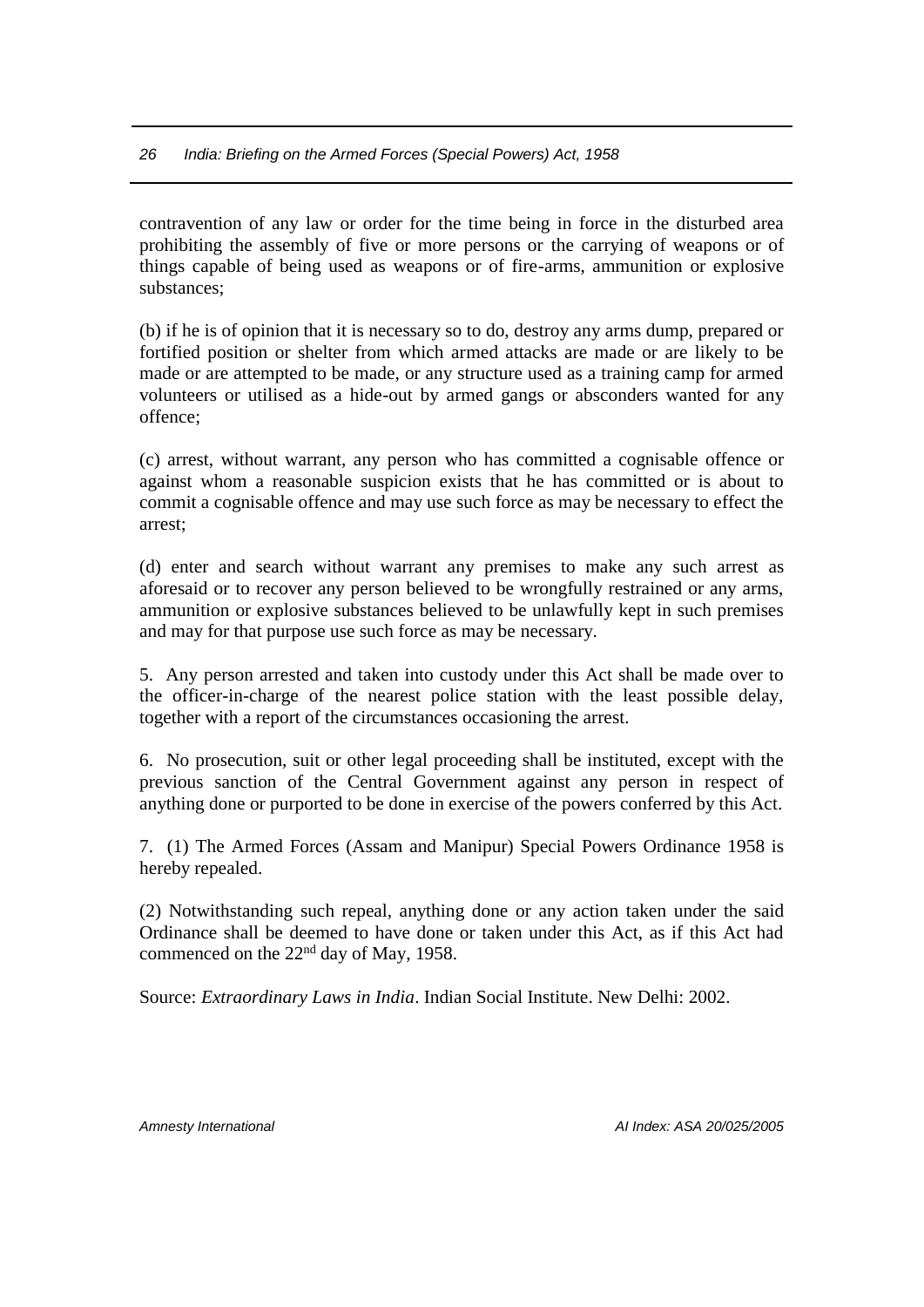#### <span id="page-28-0"></span>**Armed Forces (Assam and Manipur) Special Powers (Amendment) Act 1972**

An Act to amend the Armed Forces (Assam and Manipur) Special Powers Act, 1958.

Be it enacted by Parliament in the Twenty-Third Year of the Republic of India as follows:

- 1. This Act may be called the Armed Forces (Assam and Manipur) Special Powers (Amendment) Act 1972.
- 2. In the Armed Forces (Assam and Manipur) Special Powers Act, 1958 (hereinafter referred to as the principal Act), in the long title, for the words "in the State of Assam and the Union Territory of Manipur" the words "in the States of Assam, Manipur, Meghalaya, Nagaland and Tripura and Union Territories of Arunachal Pradesh and Mizoram" shall be substituted.
- 3. In section1 of the principal Act
	- (a) in sub-section (1) for the words, brackets and figures "the Armed Forces (Assam and Manipur) Special Powers Act 1958" the words, brackets and figures "the Armed Forces (Special Powers) Act 1958" shall be substituted:
	- (b) for sub-section (2) the following sub section shall be substituted, namely:

(2) It extends to the whole of the States of Assam, Manipur, Meghalaya, Nagaland and Tripura and the Union Territories of Arunachal Pradesh and Mizoram.

4. For section 3 of the principal Act, the following section shall be substituted, namely:

[5] If in relation to any State or Union Territory to which this Act extends, the Governor of the State or the Administrator of the Union Territory, as the case may be, is in such a disturbed or dangerous condition that the use of Armed Forces in aid of civil power is necessary, the Governor of the State of the Administrator of that Union Territory or the Central Government, as the case may be, may, by notification in the Official Gazetter, declare the whole or such State of Union Territory to be a disturbed area.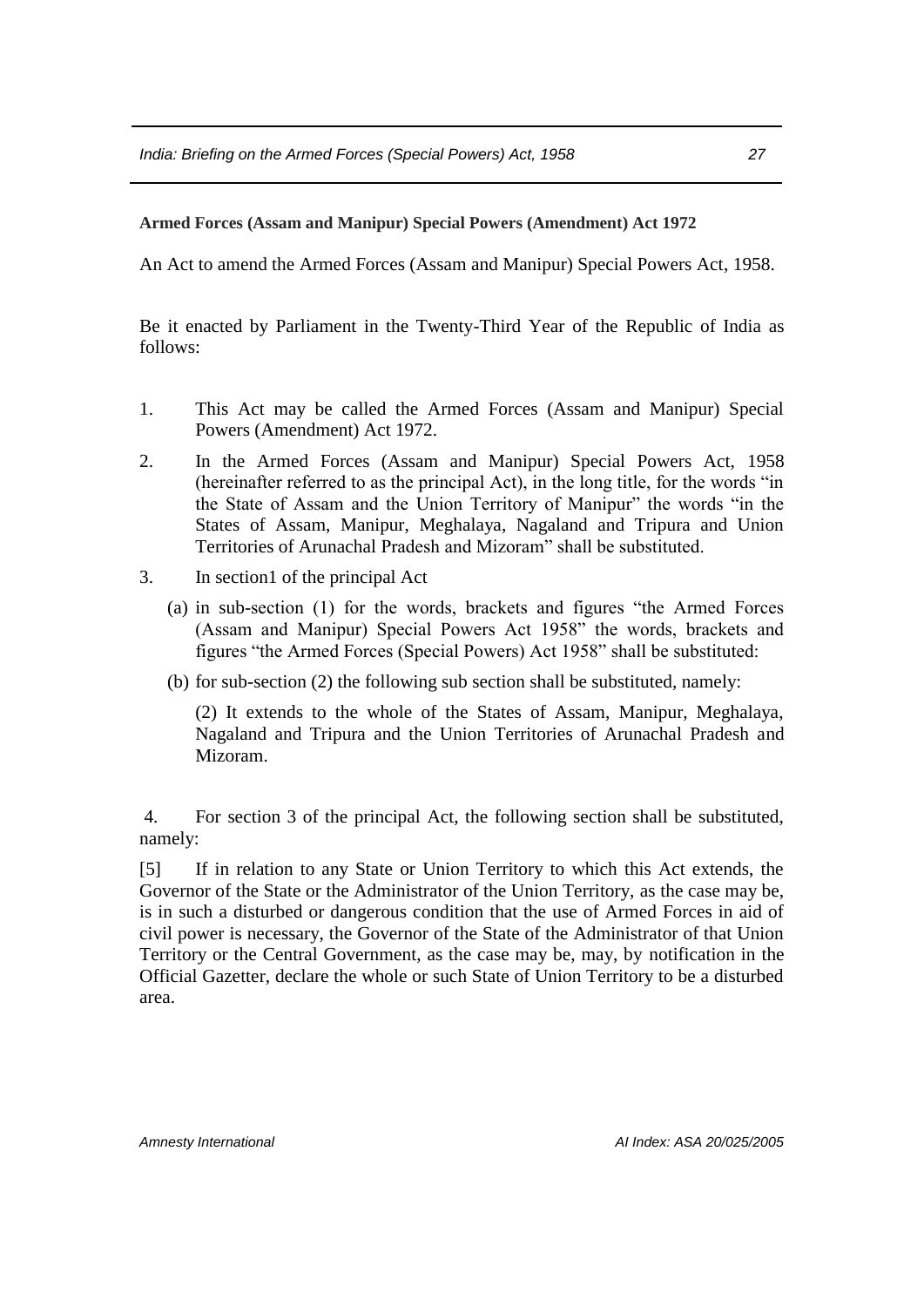5. As from the Commencement of this Act, the principal Act, as extended by notification of the Government of India in the Ministry of Home Affairs No GSR 1970, dated 25<sup>th</sup> November 1970 to the then existing Union Territory of Tripura, shall cease to operate in the State of Tripura.

Source: *Extraordinary Laws in India*. Indian Social Institute. New Delhi: 2002.

*Amnesty International AI Index: ASA 20/025/2005*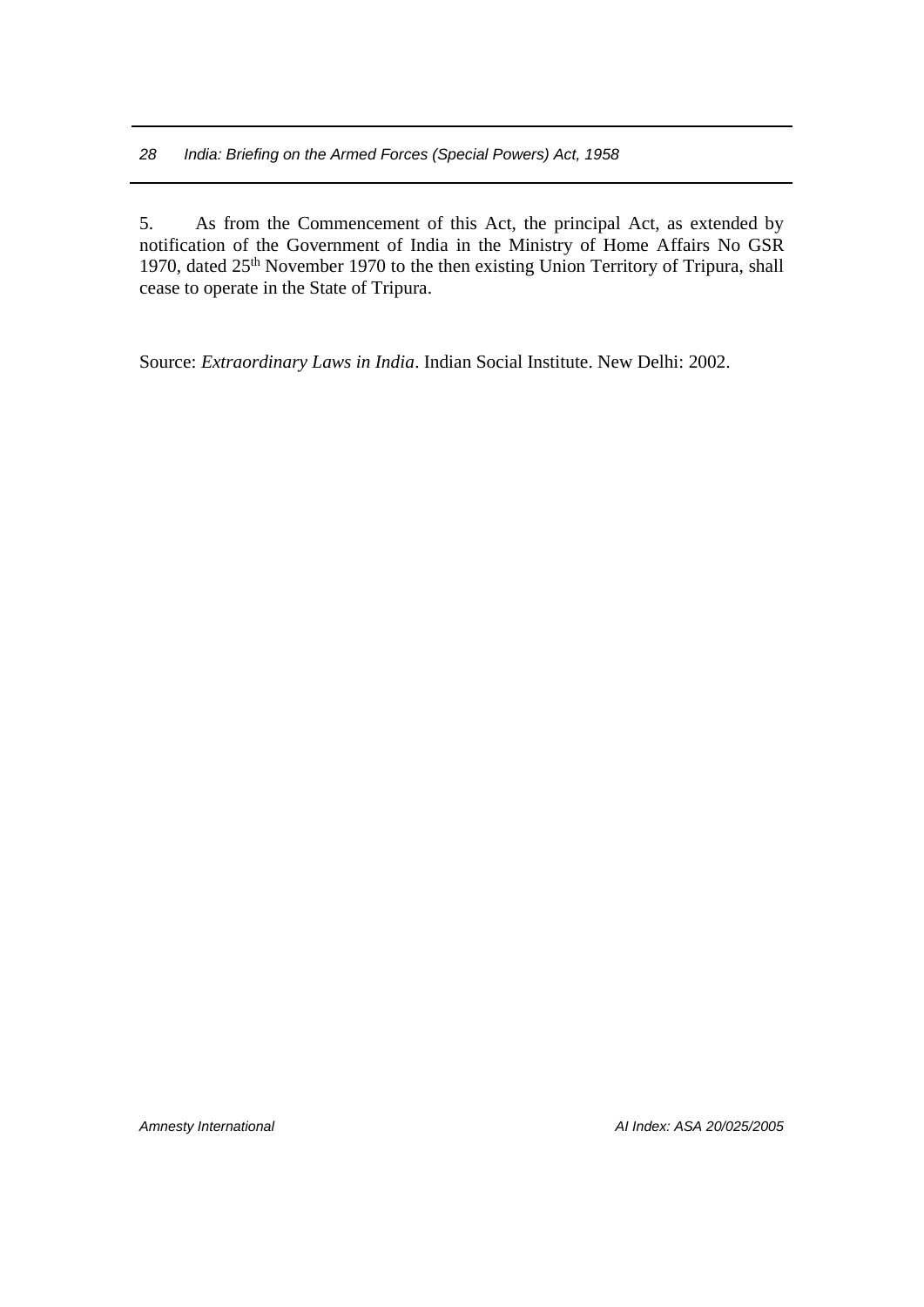<span id="page-30-0"></span>**Appendix 2: List of Dos & Don'ts as directed by the Supreme Court in NPMHR v. India in 1997**

#### DOS

1. Action before Operation

(a) Act only in the area declared 'Disturbed Area' under Section 3 of the Act

(b) Power to open fire using force or arrest is to be exercised under this Act only by an officer/JCO/WO and NCO

(c) Before launching any raid/search, definite information about the activity to be obtained from the local civil authorities

(d) As far as possible coopt representative of local civil administration during the raid.

#### 2. Action during Operation

(a) In case of necessity of opening fire and using any force against the suspect or any person acting in contravention of law and order, ascertain first that it is essential for maintenance of public order. Open fire only after due warning

(b) Arrest only those who have committed cognizable offence or who are about to Commit cognizable offence or against whom a reasonable ground exists to prove that they have committed or are about to commit cognizable offence

(c) Ensure that troops under command do not harass innocent people, destroy property of the public or unnecessarily enter into the house/dwelling of people not connected with any unlawful activities

(d) Ensure that women are not searched/arrested without the presence of female police. In fact women should be searched by female police only.

3. Action after Operation

(a) After arrest prepare a list of the persons so arrested

(b) Hand over the arrested persons to the nearest police station with least possible delay

(c) While handing over to the police a report should accompany with detailed circumstances occasioning the arrest

(d) Every delay in handing over the suspects to the police must be justified and should be reasonable depending upon the place, time of arrest and the terrain in which such person has been arrested. Least possible delay may be 2-3 hours extendable to 24 hours or so depending upon a particular case

*Amnesty International AI Index: ASA 20/025/2005*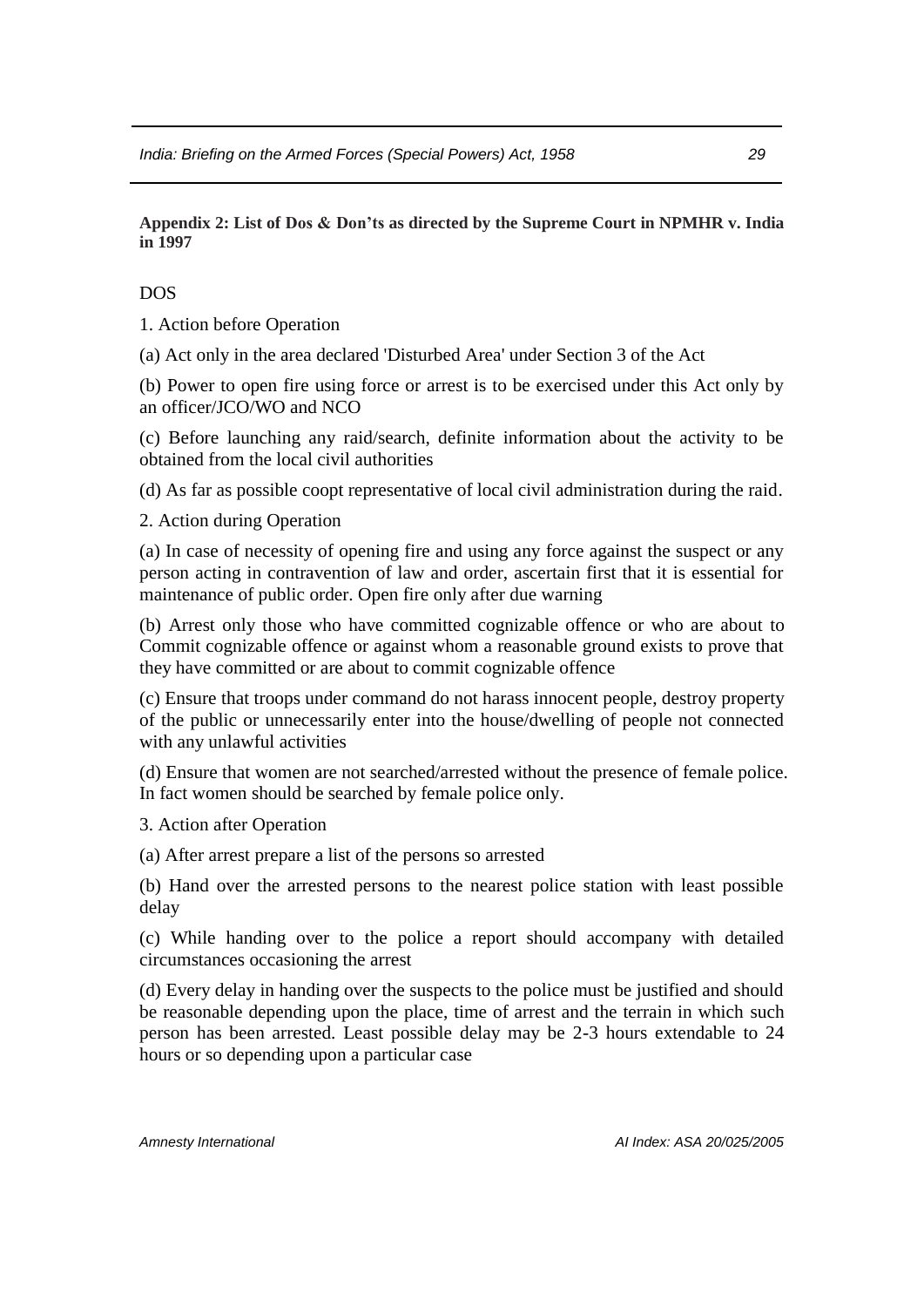(e) After raid make out a list of all arms, ammunition or any other incriminating material/document taken into possession.

(f) All such arms, ammunition, stores etc. should be handed over to the police station along with the seizure memo

(g) Obtain receipt of persons and arms/ammunition, stores etc. so handed over to the police

(h) Make record of the area where operation is launched having the date and time and the persons participating in such raid

(i) Make a record of the commander and other officers/JCOs/NCOs forming part of such force

(k) [sic] Ensure medical relief to any person injured during the encounter, if any person dies in the encounter his dead body be handed over immediately to the police along with the details leading to such death

4. Dealing with civil court

(a) Directions of the High Court/Supreme Court should be promptly attended to

(b) Whenever summoned by the courts, decorum of the court must be maintained and proper respect paid

(c) Answer questions of the court politely and with dignity

(d) Maintain detailed record of the entire operation correctly and explicitly.

#### DON'TS

1. Do not keep a person under custody for any period longer than the bare necessity for handing over to the nearest police station

2. Do not use any force after having arrested a person except when he is trying to escape

3. Do not use third-degree methods to extract information or to a extract confession or other involvement in unlawful activities

4. After arrest of a person by the member of the armed forces, he shall not be interrogated by the member of the armed force

5. Do not release the person directly after apprehending on your own. If any person is to be released, he must be released through civil authorities

6. Do not tamper with official records

*Amnesty International AI Index: ASA 20/025/2005*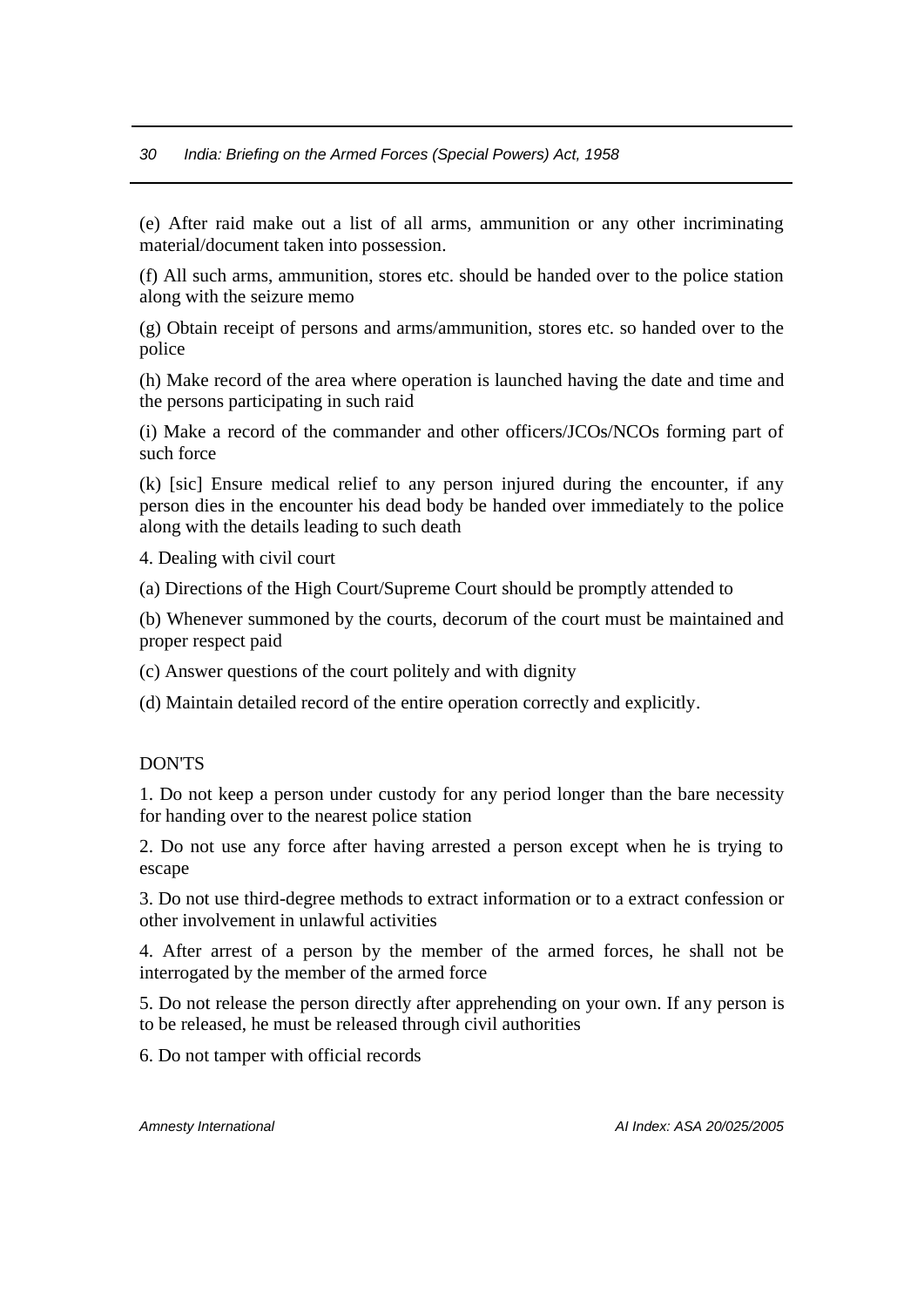7. The armed forces shall not take back a person after he is handed over to civil police.

List of Dos and Don'ts while providing aid to civil authority

#### DOS

1. Act in closest possible communication with civil authorities throughout

- 2. Maintain inter-communication if possible by telephone/radio
- 3. Get the permission/requisition from the Magistrate when present

4. Use little force and do as little injury to person and property as may be consistent with attainment of objective in view

- 5. In case you decide to open fire
- (a) Give warning in local language that fire will be effective
- (b) Attract attention before firing by bugle or other means
- (c) Distribute your men in fire units with specified Commanders
- (d) Control fire by issuing personal orders
- (e) Note number of rounds fired

(f) Aim at the front of crowd actually rioting or inciting to riot or at conspicuous ringleaders, i.e., do not fire into the thick of the crowd at the back

- (g) Aim low and shoot for effect
- (h) Keep Light Machine Gun and Medium Gun in reserve
- (i) Cease firing immediately once the object has been attained
- (j) Take immediate steps to secure wounded
- 6. Maintain cordial relations with civilian authorities and paramilitary forces
- 7. Ensure high standard of discipline

#### DON'TS

- 8. Do not use excessive force
- 9. Do not get involved in hand-to-hand struggle with the mob
- 10. Do not ill-treat anyone, in particular, women and children